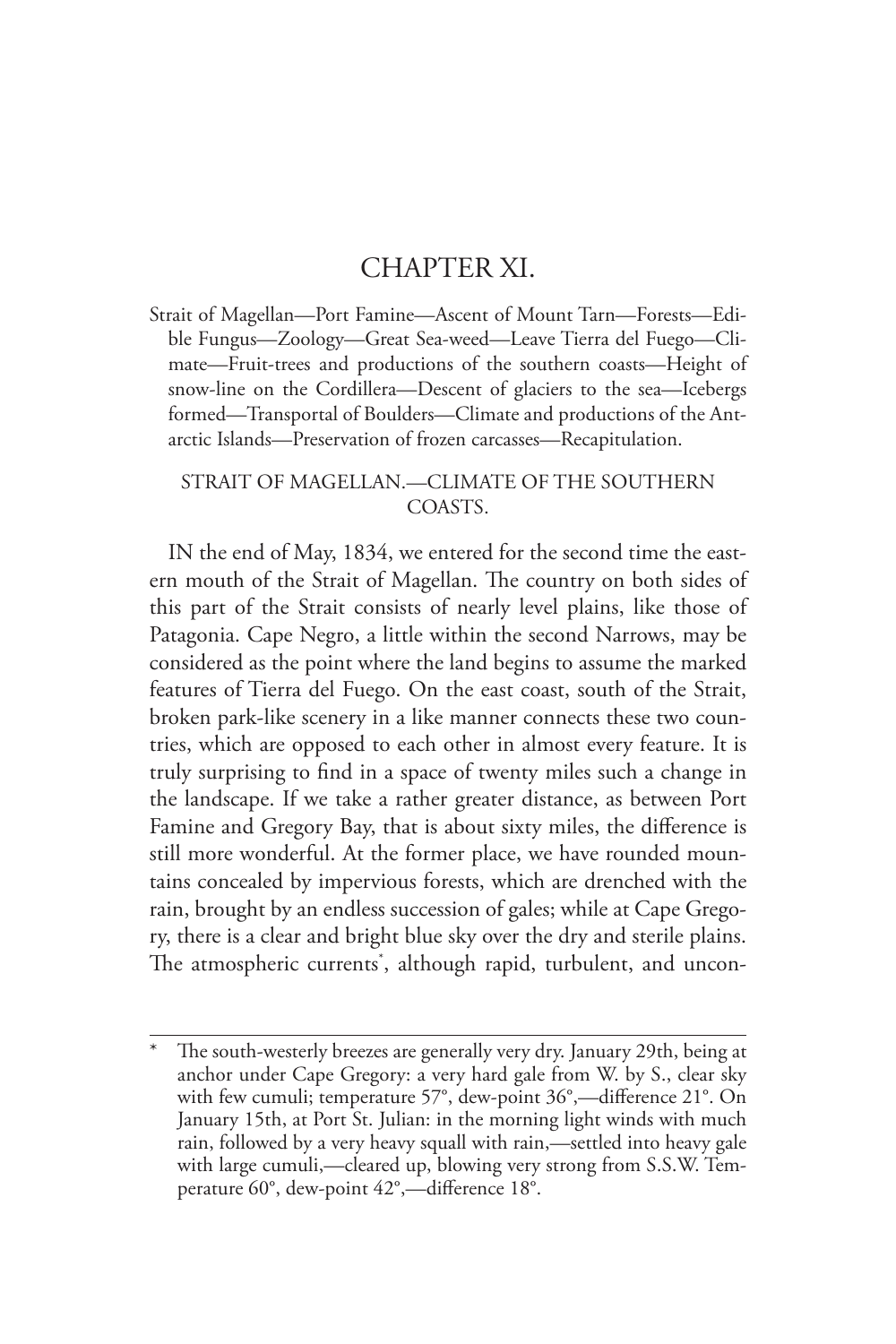fined by any apparent limits, yet seem to follow, like a river in its bed, a regularly determined course.

During our previous visit (in January), we had an interview at Cape Gregory with the famous so-called gigantic Patagonians, who gave us a cordial reception. Their height appears greater than it really is, from their large guanaco mantles, their long flowing hair, and general figure: on an average their height is about six feet, with some men taller and only a few shorter; and the women are also tall; altogether they are certainly the tallest race which we anywhere saw. In features they strikingly resemble the more northern Indians whom I saw with Rosas, but they have a wilder and more formidable appearance: their faces were much painted with red and black, and one man was ringed and dotted with white like a Fuegian. Capt. Fitz Roy offered to take any three of them on board, and all seemed determined to be of the three. It was long before we could clear the boat; at last we got on board with our three giants, who dined with the Captain, and behaved quite like gentlemen, helping themselves with knives, forks, and spoons: nothing was so much relished as sugar. This tribe has had so much communication with sealers and whalers, that most of the men can speak a little English and Spanish; and they are half civilised, and proportionally demoralised.

The next morning a large party went on shore, to barter for skins and ostrich-feathers; fire-arms being refused, tobacco was in greatest request, far more so than axes or tools. The whole population of the toldos, men, women, and children, were arranged on a bank. It was an amusing scene, and it was impossible not to like the so-called giants, they were so thoroughly good-humoured and unsuspecting: they asked us to come again. They seem to like to have Europeans to live with them; and old Maria, an important woman in the tribe, once begged Mr. Low to leave any one of his sailors with them. They spend the greater part of the year here; but in summer they hunt along the foot of the Cordillera: sometimes they travel as far as the Rio Negro, 750 miles to the north. They are well stocked with horses, each man having, according to Mr. Low, six or seven, and all the women, and even children, their one own horse. In the time of Sarmiento (1580), these Indians had bows and arrows, now long since disused; they then also possessed some horses. This is a very curious fact, showing the extraordinarily rapid multiplication of horses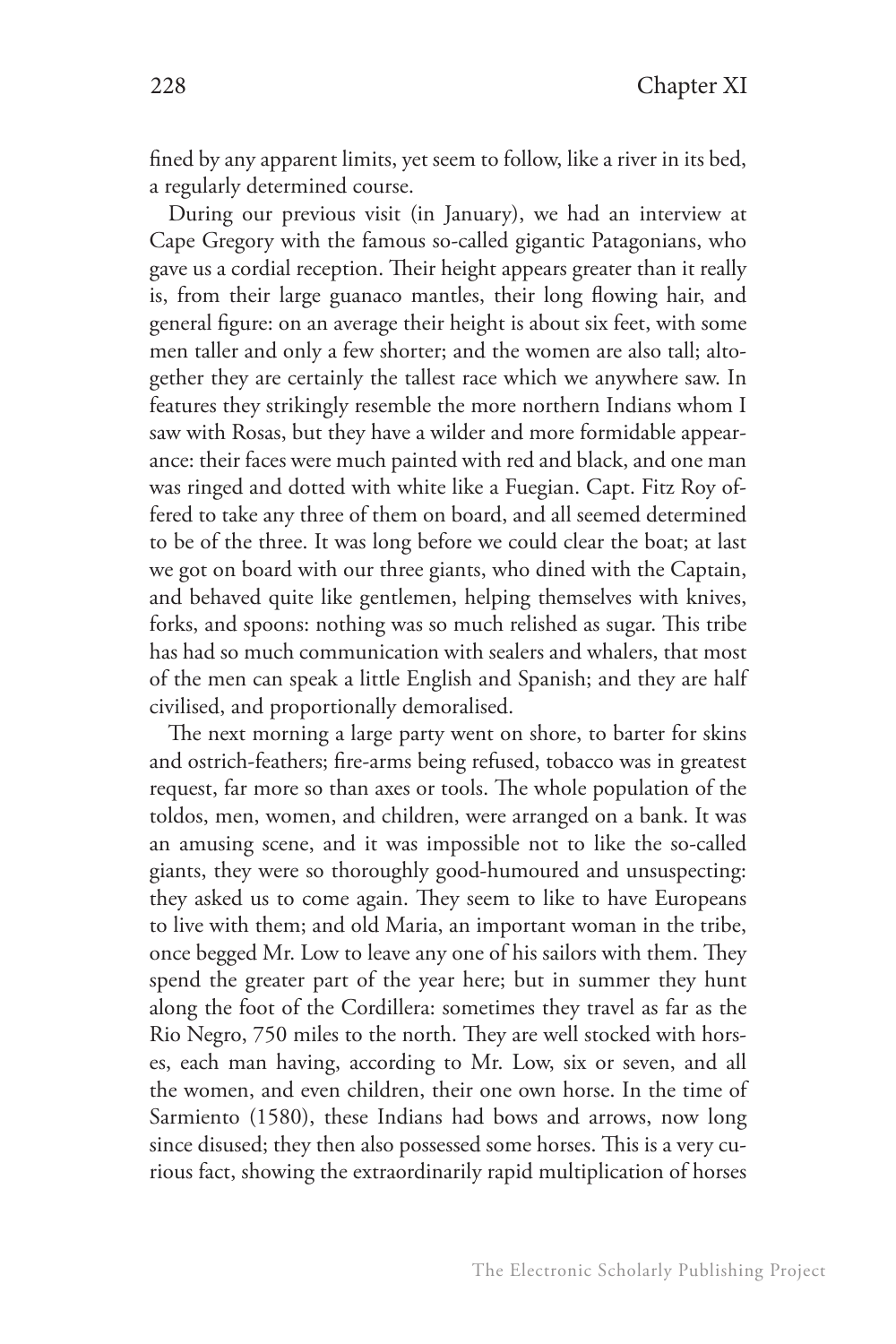in South America. The horse was first landed at Buenos Ayres in 1537, and the colony being then for a time deserted, the horse ran wild;\* in 1580, only forty-three years afterwards, we hear of them at the Strait of Magellan! Mr. Low informs me, that a neighbouring tribe of foot-Indians is now changing into horse-Indians: the tribe at Gregory Bay giving them their worn-out horses, and sending in winter a few of their best skilled men to hunt for them.

June 1st.—We anchored in the fine bay of Port Famine. It was now the beginning of winter, and I never saw a more cheerless prospect; the dusky woods, piebald with snow, could be only seen indistinctly through a drizzling hazy atmosphere. We were, however, lucky in getting two fine days. On one of these, Mount Sarmiento, a distant mountain 6800 feet high, presented a very noble spectacle. I was frequently surprised, in the scenery of Tierra del Fuego, at the little apparent elevation of mountains really lofty. I suspect it is owing to a cause which would not at first be imagined, namely, that the whole mass, from the summit to the water's edge, is generally in full view. I remember having seen a mountain, first from the Beagle Channel, where the whole sweep from the summit to the base was full in view, and then from Ponsonby Sound across several successive ridges; and it was curious to observe in the latter case, as each fresh ridge afforded fresh means of judging of the distance, how the mountain rose in height.

Before reaching Port Famine, two men were seen running along the shore and hailing the ship. A boat was sent for them. They turned out to be two sailors who had run away from a sealing-vessel, and had joined the Patagonians. These Indians had treated them with their usual disinterested hospitality. They had parted company through accident, and were then proceeding to Port Famine in hopes of finding some ship. I dare say they were worthless vagabonds, but I never saw more miserable looking ones. They had been living for some days on mussel-shells and berries, and their tattered clothes had been burnt by sleeping so near their fires. They had been exposed night and day, without any shelter, to the late incessant gales, with rain, sleet, and snow, and yet they were in good health.

During our stay at Port Famine, the Fuegians twice came and plagued us. As there were many instruments, clothes, and men on

Rengger, Natur. der Saeugethiere von Paraguay. S. 334.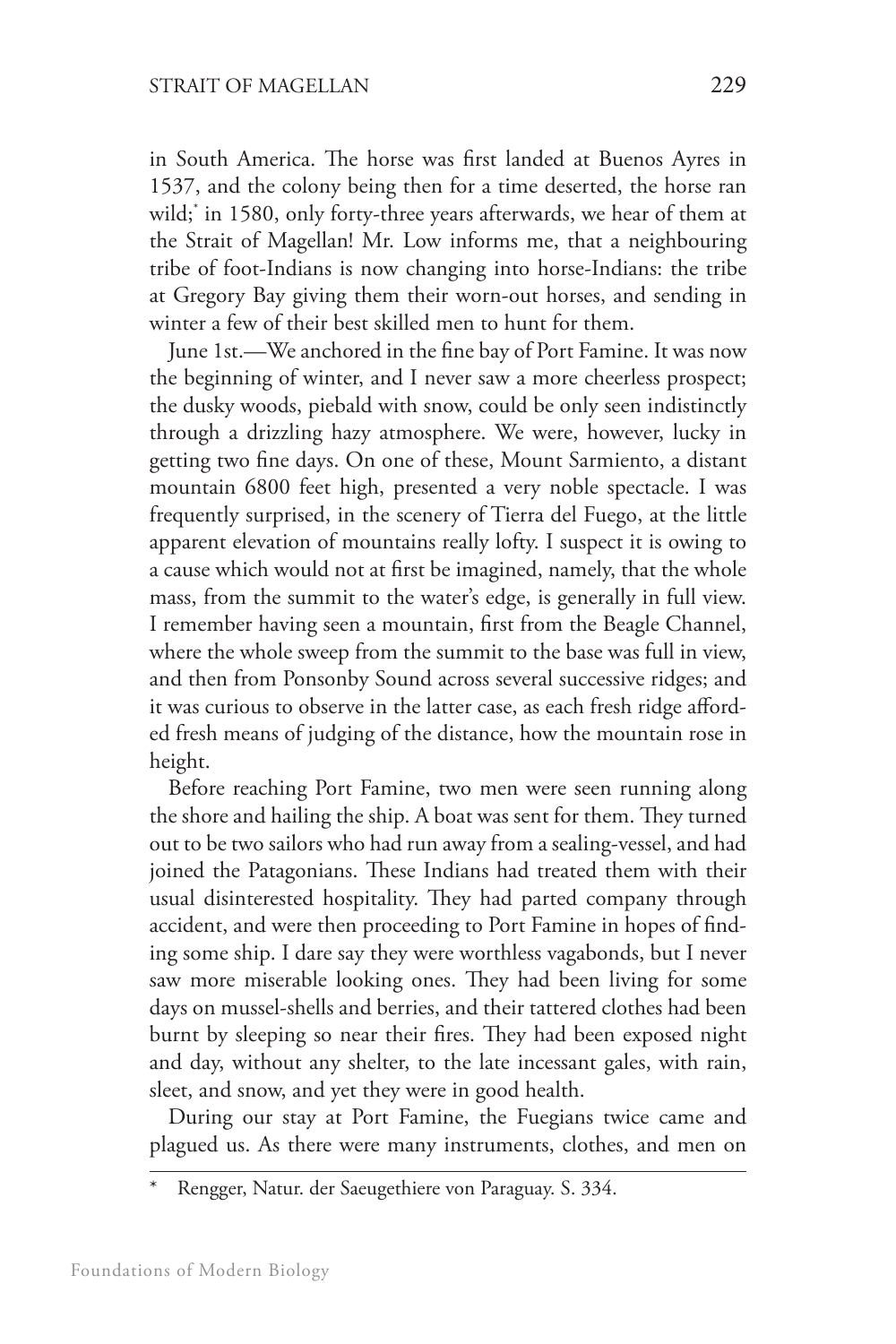shore, it was thought necessary to frighten them away. The first time a few great guns were fired, when they were far distant. It was most ludicrous to watch through a glass the Indians, as often as the shot struck the water, take up stones, and as a bold defiance, throw them towards the ship, though about a mile and a-half distant! A boat was then sent with orders to fire a few musket-shots wide of them. The Fuegians hid themselves behind the trees, and for every discharge of the muskets they fired their arrows; all, however, fell short of the boat, and the officer as he pointed at them laughed. This made the Fuegians frantic with passion, and they shook their mantles in vain rage. At last, seeing the balls cut and strike the trees, they ran away, and we were left in peace and quietness. During the former voyage the Fuegians were here very troublesome, and to frighten them a rocket was fired at night over their wigwams: it answered effectually, and one of the officers told me that the clamour first raised, and the barking of the dogs, was quite ludicrous in contrast with the profound silence which in a minute or two afterwards prevailed. The next morning not a single Fuegian was in the neighbourhood.

When the Beagle was here in the month of February, I started one morning at four o'clock to ascend Mount Tarn, which is 2600 feet high, and is the most elevated point in this immediate district. We went in a boat to the foot of the mountain (but unluckily not to the best part), and then began our ascent. The forest commences at the line of high-water mark, and during the first two hours I gave over all hopes of reaching the summit. So thick was the wood, that it was necessary to have constant recourse to the compass; for every landmark, though in a mountainous country, was completely shut out. In the deep ravines, the death-like scene of desolation exceeded all description; outside it was blowing a gale, but in these hollows, not even a breath of wind stirred the leaves of the tallest trees. So gloomy, cold, and wet was every part, that not even the fungi, mosses, or ferns could flourish. In the valleys it was scarcely possible to crawl along, they were so completely barricaded by great mouldering trunks, which had fallen down in every direction. When passing over these natural bridges, one's course was often arrested by sinking knee deep into the rotten wood; at other times, when attempting to lean against a firm tree, one was startled by finding a mass of decayed matter ready to fall at the slightest touch. We at last found ourselves among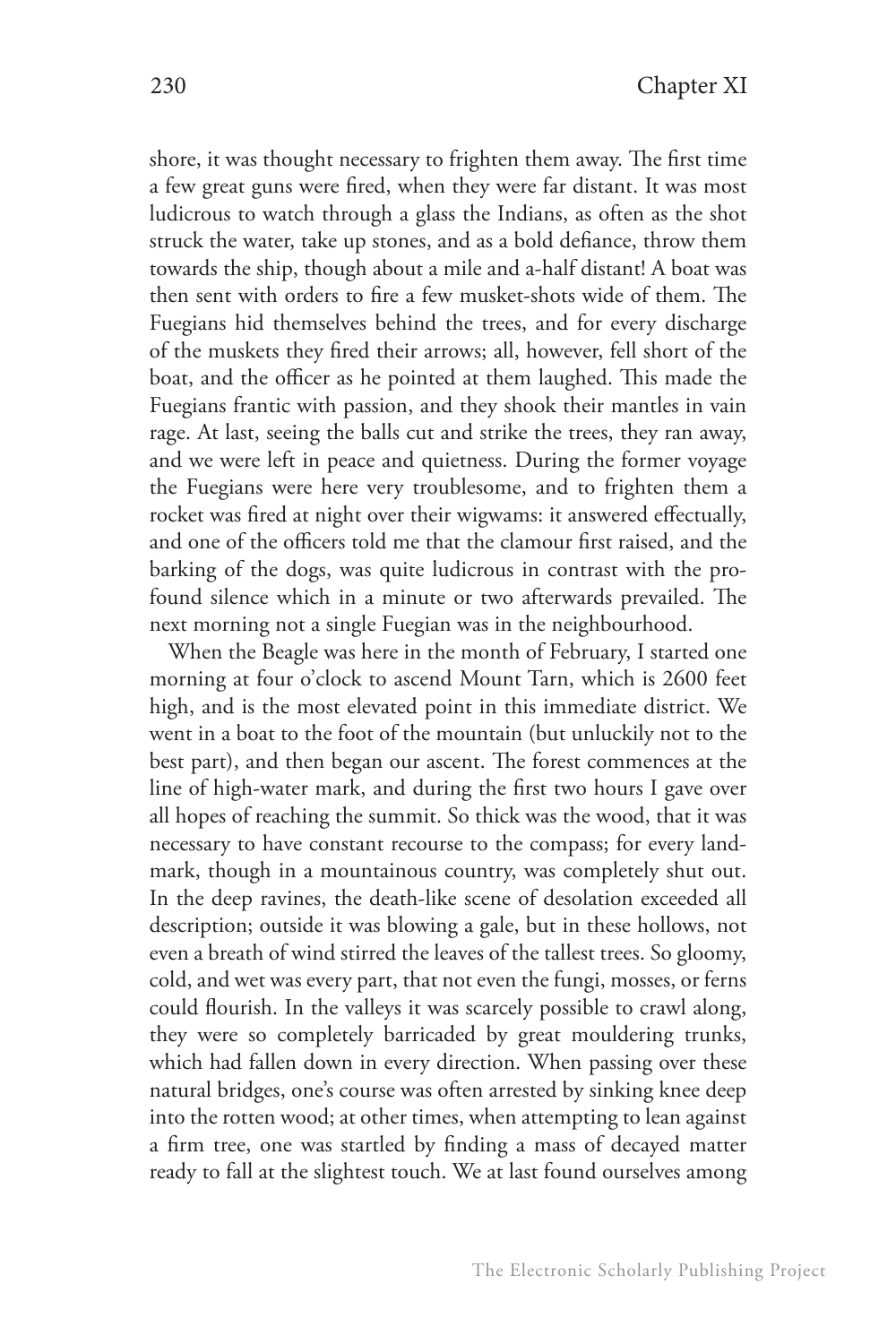the stunted trees, and then soon reached the bare ridge, which conducted us to the summit. Here was a view characteristic of Tierra del Fuego; irregular chains of hills, mottled with patches of snow, deep yellowish-green valleys, and arms of the sea intersecting the land in many directions. The strong wind was piercingly cold, and the atmosphere rather hazy, so that we did not stay long on the top of the mountain. Our descent was not quite so laborious as our ascent; for the weight of the body forced a passage, and all the slips and falls were in the right direction.

I have already mentioned the sombre and dull character of the evergreen forests,\* in which two or three species of trees grow, to the exclusion of all others. Above the forest land, there are many dwarf alpine plants, which all spring from the mass of peat, and help to compose it: these plants are very remarkable from their close alliance with the species growing on the mountains of Europe, though so many thousand miles distant. The central part of Tierra del Fuego, where the clay-slate formation occurs, is most favourable to the growth of trees; on the outer coast the poorer granitic soil, and a situation more exposed to the violent winds, do not allow of their attaining any great size. Near Port Famine I have seen more large trees than anywhere else: I measured a Winter's Bark which was four feet six inches in girth, and several of the beech were as much as thirteen feet. Captain King also mentions a beech which was seven feet in diameter seventeen feet above the roots.

There is one vegetable production deserving notice from its importance as an article of food to the Fuegians. It is a globular, bright-yellow fungus, which grows in vast numbers on the beech-trees. When young it is elastic and turgid, with a smooth surface; but when mature, it shrinks, becomes tougher, and has its entire surface deeply pitted or honey-combed, as represented in the accompanying wood-

<sup>\*</sup> Captain Fitz Roy informs me that in April (our October), the leaves of those trees which grow near the base of the mountains, change colour, but not those on the more elevated parts. I remember having read some observations, showing that in England the leaves fall earlier in a warm and fine autumn, than in a late and cold one. The change in the colour being here retarded in the more elevated, and therefore colder situations, must be owing to the same general law of vegetation. The trees of Tierra del Fuego during no part of the year entirely shed their leaves.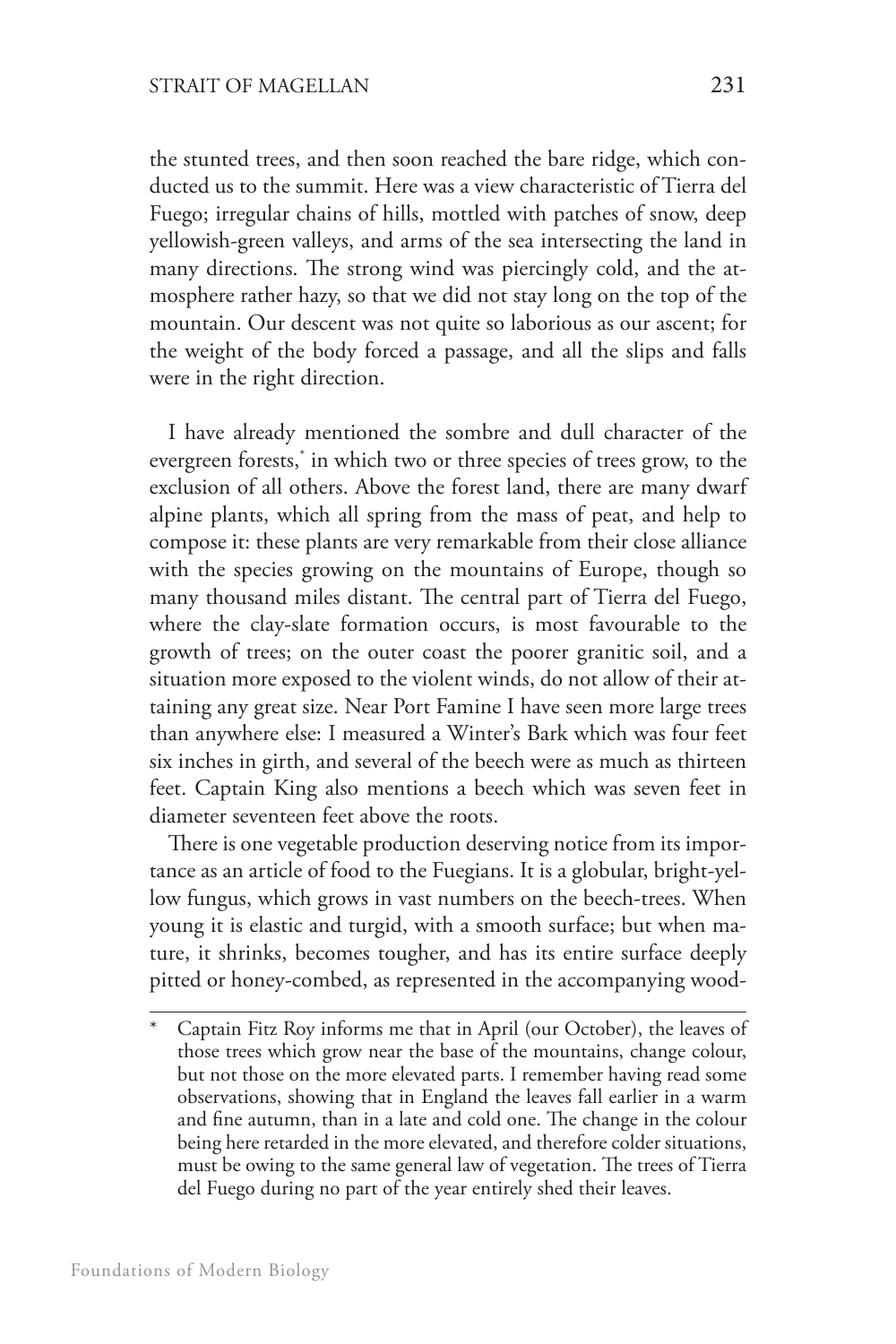cut. This fungus belongs to a new and curious genus;\* I found a second species on another species of beech in Chile; and Dr. Hooker in-



forms me, that just lately a third species has been discovered on a third species of beech in Van Diemen's Land. How singular is this relationship between parasitical fungi and the trees on which they grow, in distant parts of the world! In Tierra del Fuego the fungus in its tough and mature state is collected in large quantities by the women and children, and is eaten uncooked. It has

a mucilaginous, slightly sweet taste, with a faint smell like that of a mushroom. With the exception of a few berries, chiefly of a dwarf arbutus, the natives eat no vegetable food besides this fungus. In New Zealand, before the introduction of the potato, the roots of the fern were largely consumed; at the present time, I believe, Tierra del Fuego is the only country in the world where a cryptogamic plant affords a staple article of food.

The zoology of Tierra del Fuego, as might have been expected from the nature of its climate and vegetation, is very poor. Of mammalia, besides whales and seals, there is one bat, a kind of mouse (Reithrodon chinchilloides), two true mice, a ctenomys allied to or identical with the tucutuco, two foxes (Canis Magellanicus and C. Azaræ), a sea-otter, the guanaco, and a deer. Most of these animals inhabit only the drier eastern parts of the country; and the deer has never been seen south of the Strait of Magellan. Observing the general correspondence of the cliffs of soft sandstone, mud, and shingle, on the opposite sides of the Strait, and on some intervening islands, one is strongly tempted to believe that the land was once joined, and thus allowed animals so delicate and helpless as the tucutuco and Reithrodon to pass over. The correspondence of the cliffs is far from proving any junction; because such cliffs generally are formed by the intersection of sloping deposits, which, before the elevation of the land, had been accumulated near the then existing shores. It

Described from my specimens, and notes by the Rev. J. M. Berkeley, in the Linnean Transactions (vol. xix. p. 37), under the name of Cyttaria Darwinii: the Chilian species is the C. Berteroii. This genus is allied to Bulgaria.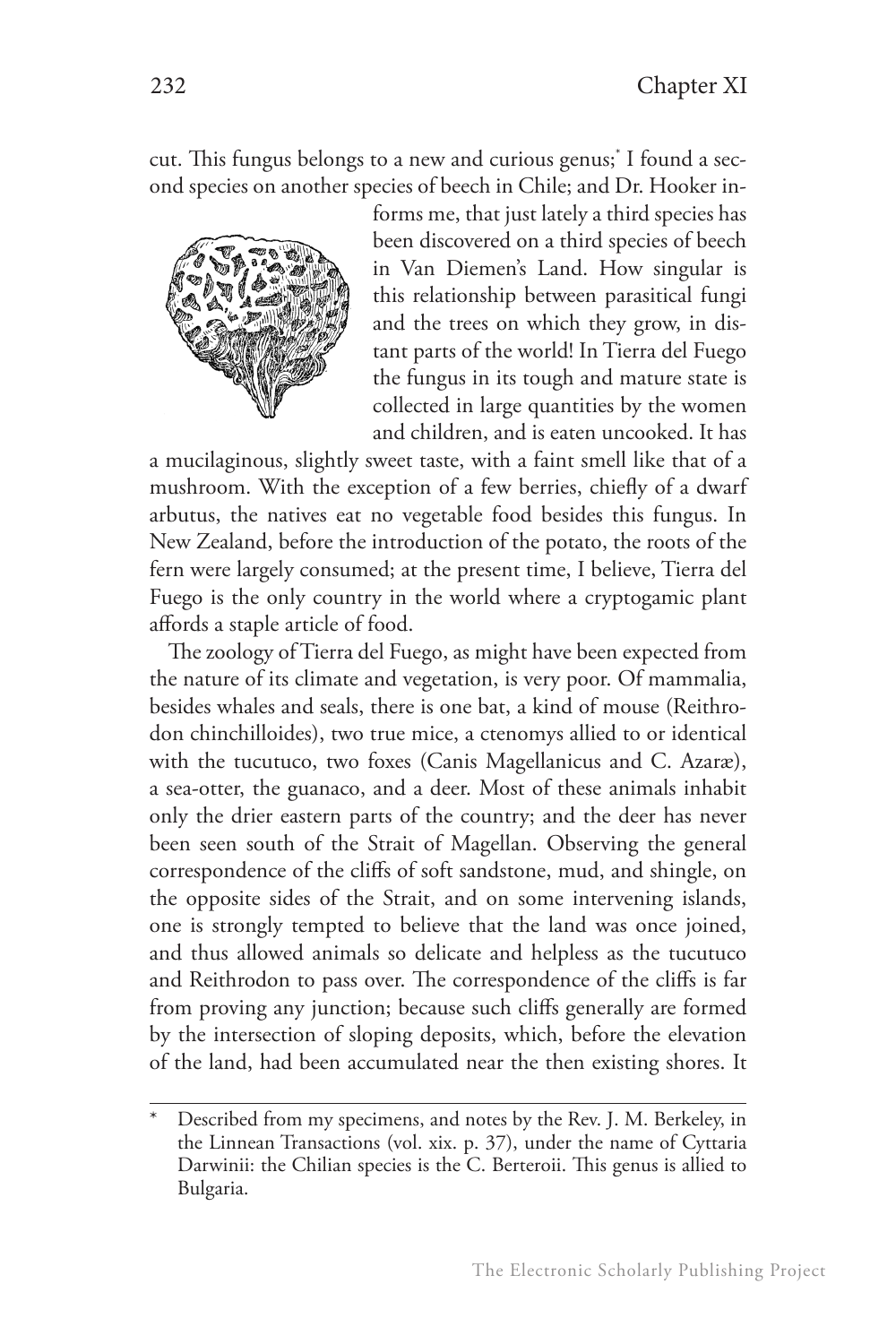is, however, a remarkable coincidence, that in the two large islands cut off by the Beagle Channel from the rest of Tierra del Fuego, one has cliffs composed of matter that may be called stratified alluvium, which front similar ones on the opposite side of the channel,—while the other is exclusively bordered by old crystalline rocks: in the former, called Navarin Island, both foxes and guanacos occur; but in the latter, Hoste Island, although similar in every respect, and only separated by a channel a little more than half a mile wide, I have the word of Jemmy Button for saying, that neither of these animals are found.

The gloomy woods are inhabited by few birds: occasionally the plaintive note of a white-tufted tyrant-flycatcher (Myiobius albiceps) may be heard, concealed near the summit of the most lofty trees; and more rarely the loud strange cry of a black woodpecker, with a fine scarlet crest on its head. A little, dusky-coloured wren (Scytalopus Magellanicus) hops in a skulking manner among the entangled mass of the fallen and decaying trunks. But the creeper (Oxyurus tupinieri) is the commonest bird in the country. Throughout the beech forests, high up and low down, in the most gloomy, wet, and impenetrable ravines, it may be met with. This little bird no doubt appears more numerous than it really is, from its habit of following with seeming curiosity any person who enters these silent woods: continually uttering a harsh twitter, it flutters from tree to tree, within a few feet of the intruder's face. It is far from wishing for the modest concealment of the true creeper (Certhia familiaris); nor does it, like that bird, run up the trunks of trees, but industriously, after the manner of a willow-wren, hops about, and searches for insects on every twig and branch. In the more open parts, three or four species of finches, a thrush, a starling (or Icterus), two Opetiorhynchi, and several hawks and owls occur.

The absence of any species whatever in the whole class of Reptiles, is a marked feature in the zoology of this country, as well as in that of the Falkland Islands. I do not ground this statement merely on my own observation, but I heard it from the Spanish inhabitants of the latter place, and from Jemmy Button with regard to Tierra del Fuego. On the banks of the Santa Cruz, in 50° south, I saw a frog; and it is not improbable that these animals, as well as lizards, may be found as far south as the Strait of Magellan, where the country retains the character of Patagonia; but within the damp and cold limit of Tierra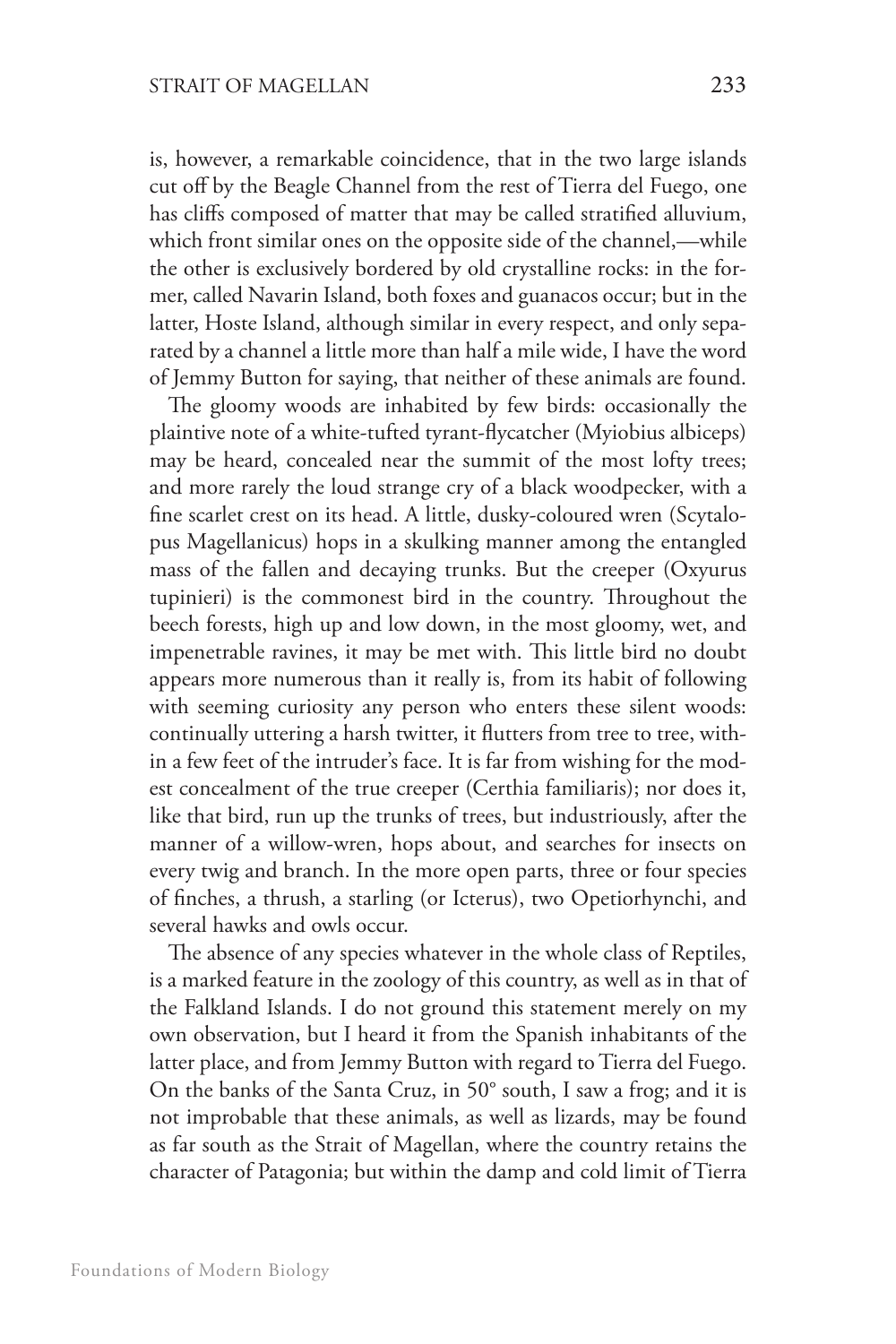del Fuego not one occurs. That the climate would not have suited some of the orders, such as lizards, might have been foreseen; but with respect to frogs, this was not so obvious.

Beetles occur in very small numbers: it was long before I could believe that a country as large as Scotland, covered with vegetable productions and with a variety of stations, could be so unproductive. The few which I found were alpine species (Harpalidæ and Heteromidæ) living under stones. The vegetable-feeding Chrysomelidæ, so eminently characteristic of the Tropics, are here almost entirely absent;\* I saw very few flies, butterflies, or bees, and no crickets or Orthoptera. In the pools of water I found but few aquatic beetles, and not any fresh-water shells: Succinea at first appears an exception; but here it must be called a terrestrial shell, for it lives on the damp herbage far from water. Land-shells could be procured only in the same alpine situations with the beetles. I have already contrasted the climate as well as the general appearance of Tierra del Fuego with that of Patagonia; and the difference is strongly exemplified in the entomology. I do not believe they have one species in common; certainly the general character of the insects is widely different.

If we turn from the land to the sea, we shall find the latter as abundantly stocked with living creatures as the former is poorly so. In all parts of the world a rocky and partially protected shore perhaps supports, in a given space, a greater number of individual animals than any other station. There is one marine production, which from its importance is worthy of a particular history. It is the kelp, or Macrocystis pyrifera. This plant grows on every rock from low-water mark to a great depth, both on the outer coast and within the channels.†

- I believe I must except one alpine Haltica, and a single specimen of a Melasoma. Mr. Waterhouse informs me, that of the Harpalidæ there are eight or nine species—the forms of the greater number being very peculiar; of Heteromera, four or five species; of Rhyncophora six or seven; and of the following families one species in each: Staphylinidæ, Elateridæ, Cebrionidæ, Melolonthidæ. The species in the other orders are even fewer. In all the orders, the scarcity of the individuals is even more remarkable than that of the species. Most of the Coleoptera have been carefully described by Mr. Waterhouse in the Annals of Nat. Hist.
- † Its geographical range is remarkably wide; it is found from the extreme southern islets near Cape Horn, as far north on the eastern coast (according to information given me by Mr. Stokes) as lat. 43°,—but on the western coast, as Dr. Hooker tells me, it extends to the R. San Fran-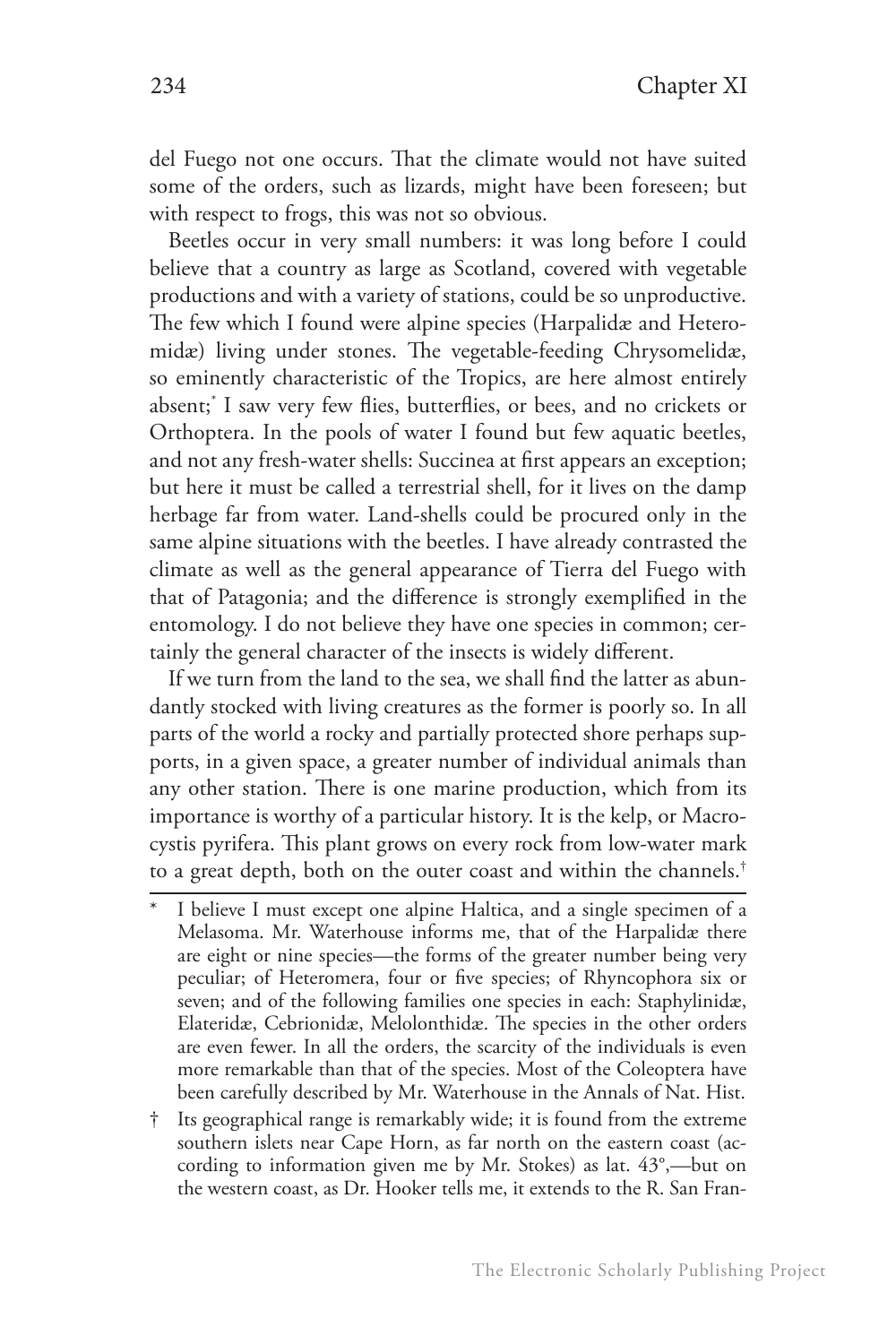I believe, during the voyages of the Adventure and Beagle, not one rock near the surface was discovered which was not buoyed by this floating weed. The good service it thus affords to vessels navigating near this stormy land is evident; and it certainly has saved many a one from being wrecked. I know few things more surprising than to see this plant growing and flourishing amidst those great breakers of the western ocean, which no mass of rock, let it be ever so hard, can long resist. The stem is round, slimy, and smooth, and seldom has a diameter of so much as an inch. A few taken together are sufficiently strong to support the weight of the large loose stones, to which in the inland channels they grow attached; and yet some of these stones were so heavy that when drawn to the surface, they could scarcely be lifted into a boat by one person. Captain Cook, in his second voyage, says, that this plant at Kerguelen Land rises from a greater depth than twenty-four fathoms; "and as it does not grow in a perpendicular direction, but makes a very acute angle with the bottom, and much of it afterwards spreads many fathoms on the surface of the sea, I am well warranted to say that some of it grows to the length of sixty fathoms and upwards." I do not suppose the stem of any other plant attains so great a length as three hundred and sixty feet, as stated by Captain Cook. Captain Fitz Roy, moreover, found it growing<sup>\*</sup> up from the greater depth of forty-five fathoms. The beds of this sea-weed, even when of not great breadth, make excellent natural floating breakwaters. It is quite curious to see, in an exposed harbour, how soon the waves from the open sea, as they travel through the straggling stems, sink in height, and pass into smooth water.

The number of living creatures of all Orders, whose existence intimately depends on the kelp, is wonderful. A great volume might

cisco in California, and perhaps even to Kamtschatka. We thus have an immense range in latitude; and as Cook, who must have been well acquainted with the species, found it at Kerguelen Land, no less than 140° in longitude.

<sup>\*</sup> Voyages of the Adventure and Beagle, vol. i. p. 363.—It appears that seaweed grows extremely quick. Mr. Stephenson found (Wilson's Voyage round Scotland, vol. ii. p. 228) that a rock uncovered only at springtides, which had been chiselled smooth in November, on the following May, that is within six months afterwards, was thickly covered with Fucus digitatus two feet, and F. esculentus six feet, in length.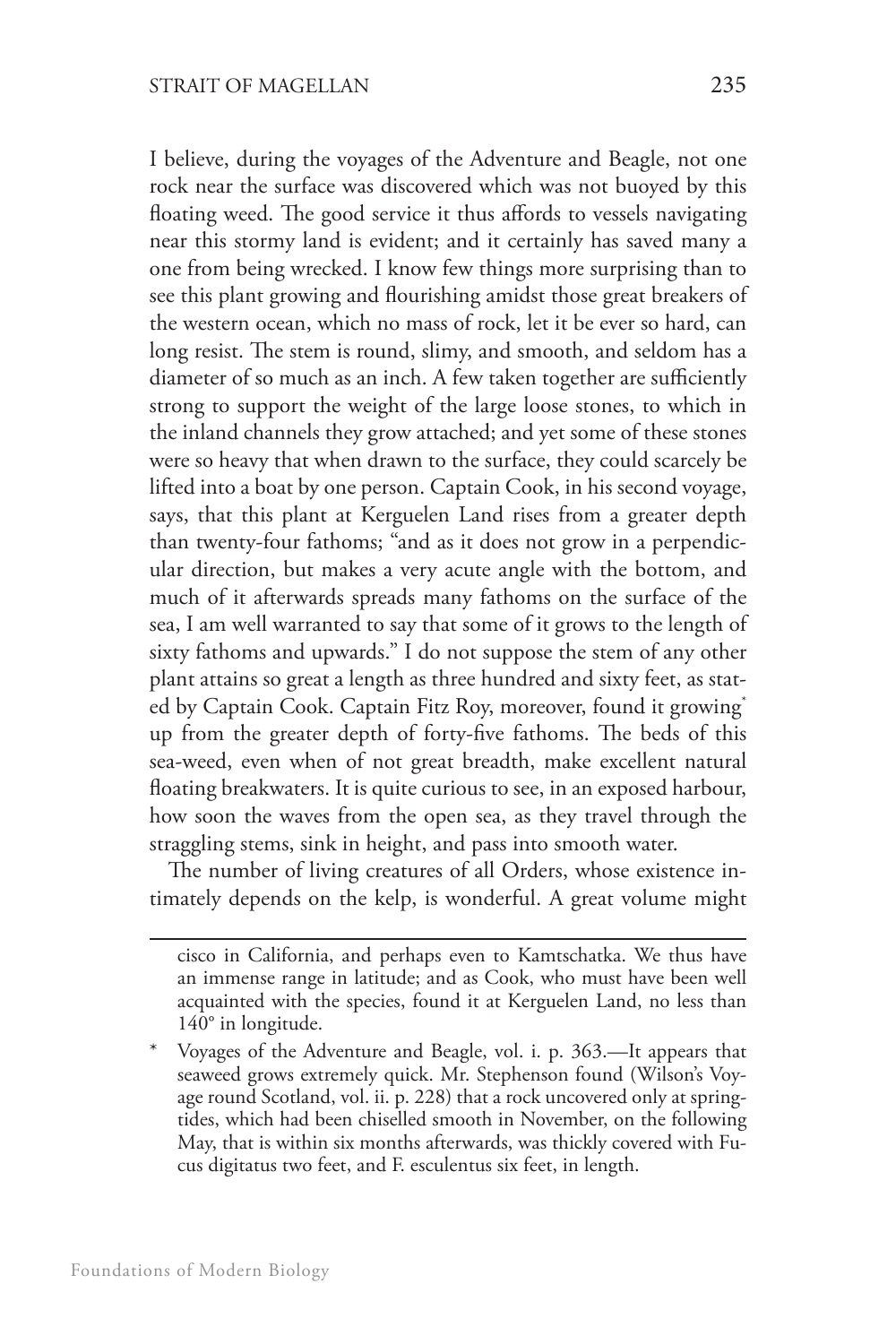be written, describing the inhabitants of one of these beds of seaweed. Almost all the leaves, excepting those that float on the surface, are so thickly incrusted with corallines as to be of a white colour. We find exquisitely delicate structures, some inhabited by simple hydra-like polypi, others by more organized kinds, and beautiful compound Ascidiæ. On the leaves, also, various patelliform shells, Trochi, uncovered molluscs, and some bivalves are attached. Innumerable crustacea frequent every part of the plant. On shaking the great entangled roots, a pile of small fish, shells, cuttle-fish, crabs of all orders, sea-eggs, starfish, beautiful Holuthuriæ, Planariæ, and crawling nereidous animals of a multitude of forms, all fall out together. Often as I recurred to a branch of the kelp, I never failed to discover animals of new and curious structures. In Chiloe, where the kelp does not thrive very well, the numerous shells, corallines, and crustacea are absent; but there yet remain a few of the Flustraceæ, and some compound Ascidiæ; the latter, however, are of different species from those in Tierra del Fuego: we here see the fucus possessing a wider range than the animals which use it as an abode. I can only compare these great aquatic forests of the southern hemisphere, with the terrestrial ones in the intertropical regions. Yet if in any country a forest was destroyed, I do not believe nearly so many species of animals would perish as would here, from the destruction of the kelp. Amidst the leaves of this plant numerous species of fish live, which nowhere else could find food or shelter; with their destruction the many cormorants and other fishing birds, the otters, seals, and porpoises, would soon perish also; and lastly, the Fuegian savage, the miserable lord of this miserable land, would redouble his cannibal feast, decrease in numbers, and perhaps cease to exist.

*June 8th.*—We weighed anchor early in the morning and left Port Famine. Captain Fitz Roy determined to leave the Strait of Magellan by the Magdalen Channel, which had not long been discovered. Our course lay due south, down that gloomy passage which I have before alluded to, as appearing to lead to another and worse world. The wind was fair, but the atmosphere was very thick; so that we missed much curious scenery. The dark ragged clouds were rapidly driven over the mountains, from their summits nearly down to their bases. The glimpses which we caught through the dusky mass, were highly interesting; jagged points, cones of snow, blue glaciers, strong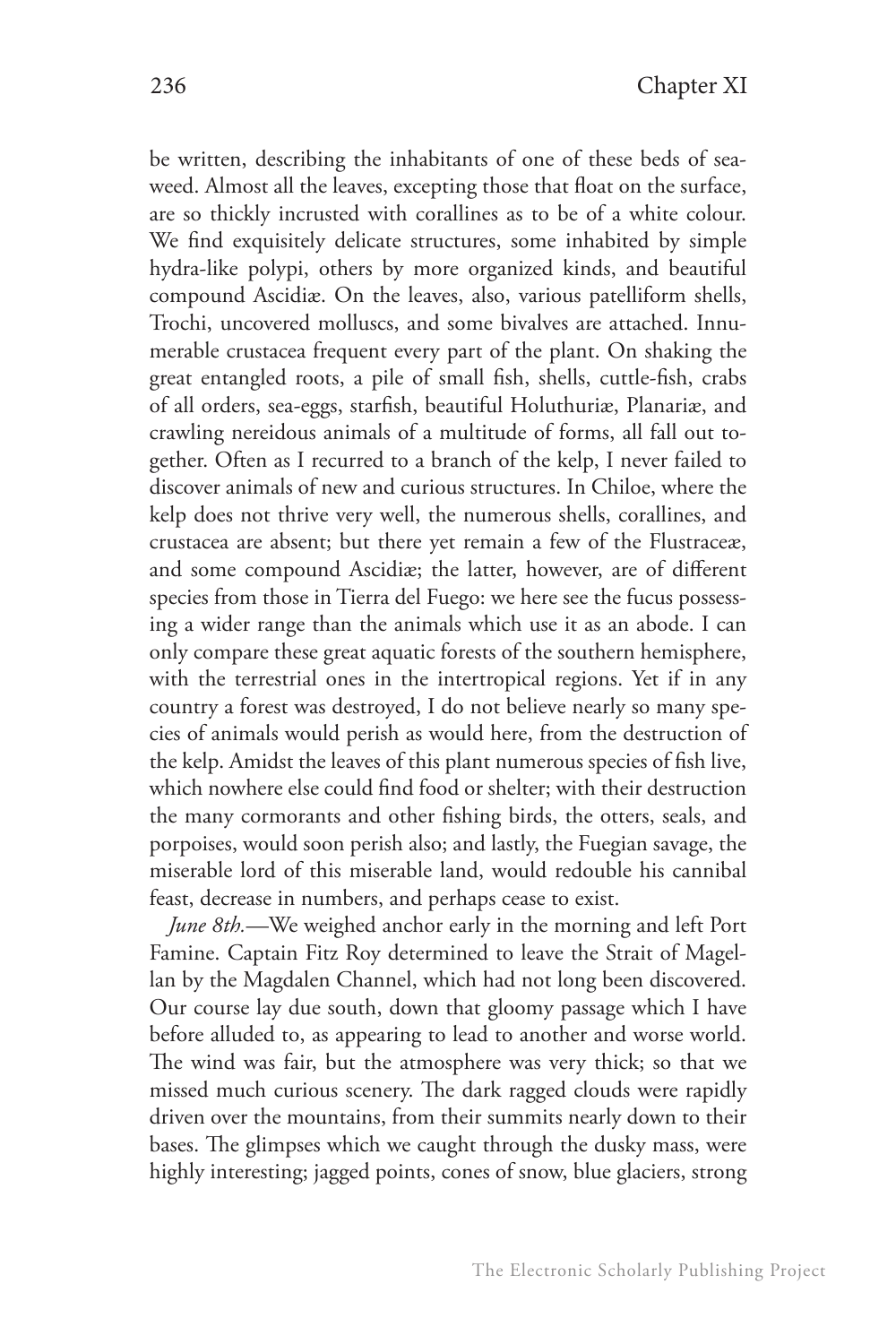outlines, marked on a lurid sky, were seen at different distances and heights. In the midst of such scenery we anchored at Cape Turn, close to Mount Sarmiento, which was then hidden in the clouds. At the base of the lofty and almost perpendicular sides of our little cove there was one deserted wigwam, and it alone reminded us that man sometimes wandered into these desolate regions. But it would be difficult to imagine a scene where he seemed to have fewer claims or less authority. The inanimate works of nature—rock, ice, snow, wind, and water—all warring with each other, yet combined against man—here reigned in absolute sovereignty.

*June 9th*.—In the morning we were delighted by seeing the veil of mist gradually rise from Sarmiento, and display it to our view. This mountain, which is one of the highest in Tierra del Fuego, has an altitude of 6800 feet. Its base, for about an eighth of its total height, is clothed by dusky woods, and above this a field of snow extends to the summit. These vast piles of snow, which never melt, and seem destined to last as long as the world holds together, present a noble and even sublime spectacle. The outline of the mountain was admirably clear and defined. Owing to the abundance of light reflected from the white and glittering surface, no shadows were cast on any part; and those lines which intersected the sky could alone be distinguished: hence the mass stood out in the boldest relief. Several glaciers descended in a winding course from the upper great expanse of snow to the sea-coast: they may be likened to great frozen Niagaras; and perhaps these cataracts of blue ice are full as beautiful as the moving ones of water. By night we reached the western part of the channel; but the water was so deep that no anchorage could be found. We were in consequence obliged to stand off and on in this narrow arm of the sea, during a pitch-dark night of fourteen hours long.

*June 10th.*—In the morning we made the best of our way into the open Pacific. The Western coast generally consists of low, rounded, quite barren hills of granite and greenstone. Sir J. Narborough called one part South Desolation, because it is "so desolate a land to behold:" and well indeed might he say so. Outside the main islands, there are numberless scattered rocks on which the long swell of the open ocean incessantly rages. We passed out between the East and West Furies; and a little farther northward there are so many break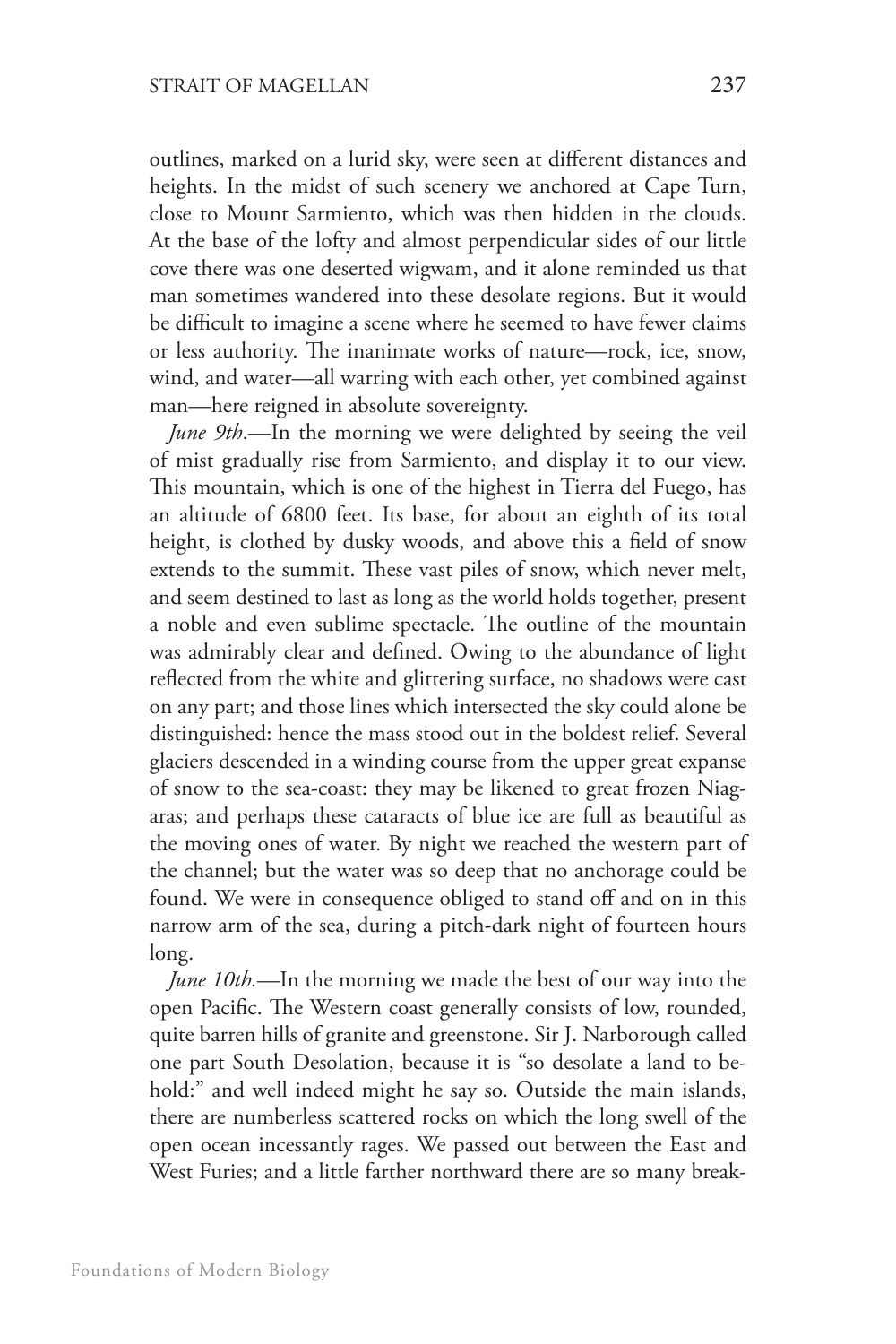ers that the sea is called the Milky Way. One sight of such a coast is enough to make a landsman dream for a week about shipwrecks, peril, and death; and with this sight we bade farewell for ever to Tierra del Fuego.

The following discussion on the climate of the southern parts of the continent with relation to its productions, on the snowline, on the extraordinarily low descent of the glaciers, and on the zone of perpetual congelation in the antarctic islands, may be passed over by any one not interested in these curious subjects, or the final recapitulation alone may be read. I shall, however, here give only an abstract, and must refer for details to the Thirteenth Chapter and the Appendix of the former edition of this work.

*On the Climate and Productions of Tierra del Fuego and of the Southwest Coast*.—The following table gives the mean temperature of Tierra del Fuego, the Falkland Islands, and, for comparison, that of Dublin:—

|                  |                     | Summer           | Winter          | Mean of Summer   |
|------------------|---------------------|------------------|-----------------|------------------|
|                  | Latitude            | Temp             | Temp            | and Winter       |
| Tierra del Fuego | $53^{\circ} 38'$ S. | $50^\circ$       | $33^{\circ}.08$ | 41°54            |
| Falkland Islands | $51^{\circ} 30'$ S. | $51^\circ$       |                 |                  |
| Dublin $\ldots$  | $53^{\circ}$ 21' N. | $59^{\circ}$ .54 | $39^{\circ}$ .2 | $49^{\circ}$ .37 |

Hence we see that the central part of Tierra del Fuego is colder in winter, and no less than 9½° less hot in summer, than Dublin. According to Von Buch the mean temperature of July (not the hottest month in the year) at Saltenfiord in Norway, is as high as 57°·8, and this place is actually 13° nearer the pole than Port Famine!\* Inhospitable as this climate appears to our feelings, evergreen trees flourish luxuriantly under it. Humming-birds may be seen sucking the flowers, and parrots feeding on the seeds of the Winter's Bark, in lat. 55° S. I have already remarked to what a degree the sea swarms with living creatures; and the shells (such as the Patellæ, Fissurellæ, Chitons,

With respect to Tierra del Fuego, the results are deduced from the observations by Capt. King (Geographical Journal, 1830), and those taken on board the Beagle. For the Falkland Islands, I am indebted to Capt. Sulivan for the mean of the mean temperature (reduced from careful observation at midnight, 8 A.M., noon, and 8 P.M.) of the three hottest months, viz. December, January, and February. The temperature of Dublin is taken from Barton.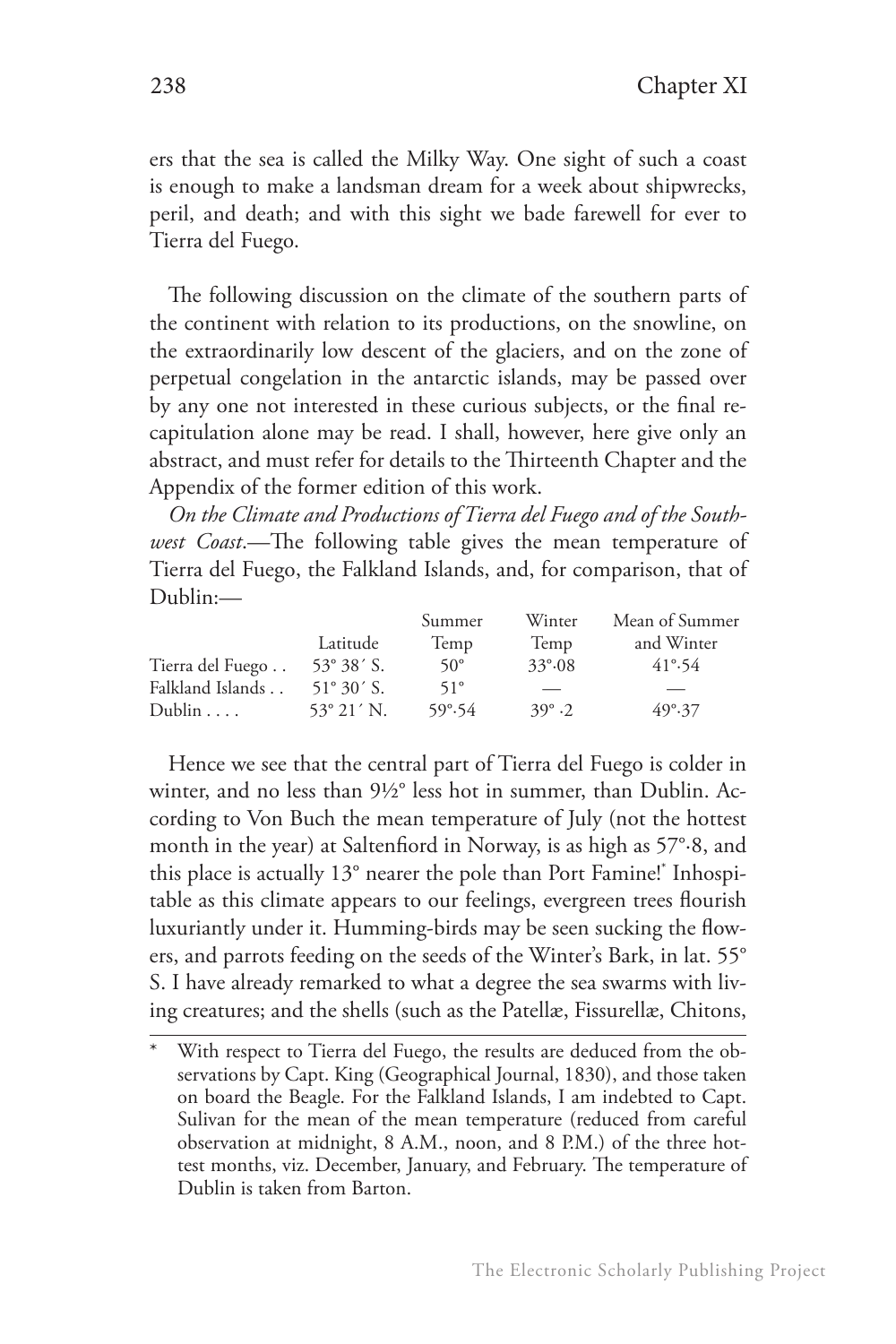and Barnacles), according to Mr. G. B. Sowerby, are of a much larger size, and of a more vigorous growth, than the analogous species in the northern hemisphere. A large Voluta is abundant in southern Tierra del Fuego and the Falkland Islands. At Bahia Blanca, in lat 39° S., the most abundant shells were three species of Oliva (one of large size), one or two Volutas, and a Terebra. Now these are amongst the best characterised tropical forms. It is doubtful whether even one small species of Oliva exists on the southern shores of Europe, and there are no species of the two other genera. If a geologist were to find in lat. 39° on the coast of Portugal, a bed containing numerous shells belonging to three species of Oliva, to a Voluta and Terebra, he would probably assert that the climate at the period of their existence must have been tropical; but judging from South America, such an inference might be erroneous.

The equable, humid, and windy climate of Tierra del Fuego extends, with only a small increase of heat, for many degrees along the west coast of the continent. The forests, for 600 miles northward of Cape Horn, have a very similar aspect. As a proof of the equable climate, even for 300 or 400 miles still further northward, I may mention that in Chiloe (corresponding in latitude with the northern parts of Spain) the peach seldom produces fruit, whilst strawberries and apples thrive to perfection. Even the crops of barley and wheat\* are often brought into the houses to be dried and ripened. At Valdivia (in the same latitude of 40°, with Madrid) grapes and figs ripen, but are not common; olives seldom ripen even partially, and oranges not at all. These fruits, in corresponding latitudes in Europe, are well known to succeed to perfection; and even in this continent, at the Rio Negro, under nearly the same parallel with Valdivia, sweet potatoes (convolvulus) are cultivated; and grapes, figs, olives, oranges, water and musk melons, produce abundant fruit. Although the humid and equable climate of Chiloe, and of the coast northward and southward of it, is so unfavourable to our fruits, yet the native forests, from lat. 45° to 38°, almost rival in luxuriance those of the glowing intertropical regions. Stately trees of many kinds, with smooth and highly coloured barks, are loaded by parasitical monocotyledonous plants; large and elegant ferns are numerous, and arborescent grasses entwine the trees into one entangled mass to the

Agüeros, Descrip. Hist. de la Prov. de Chiloé, 1791, p. 94.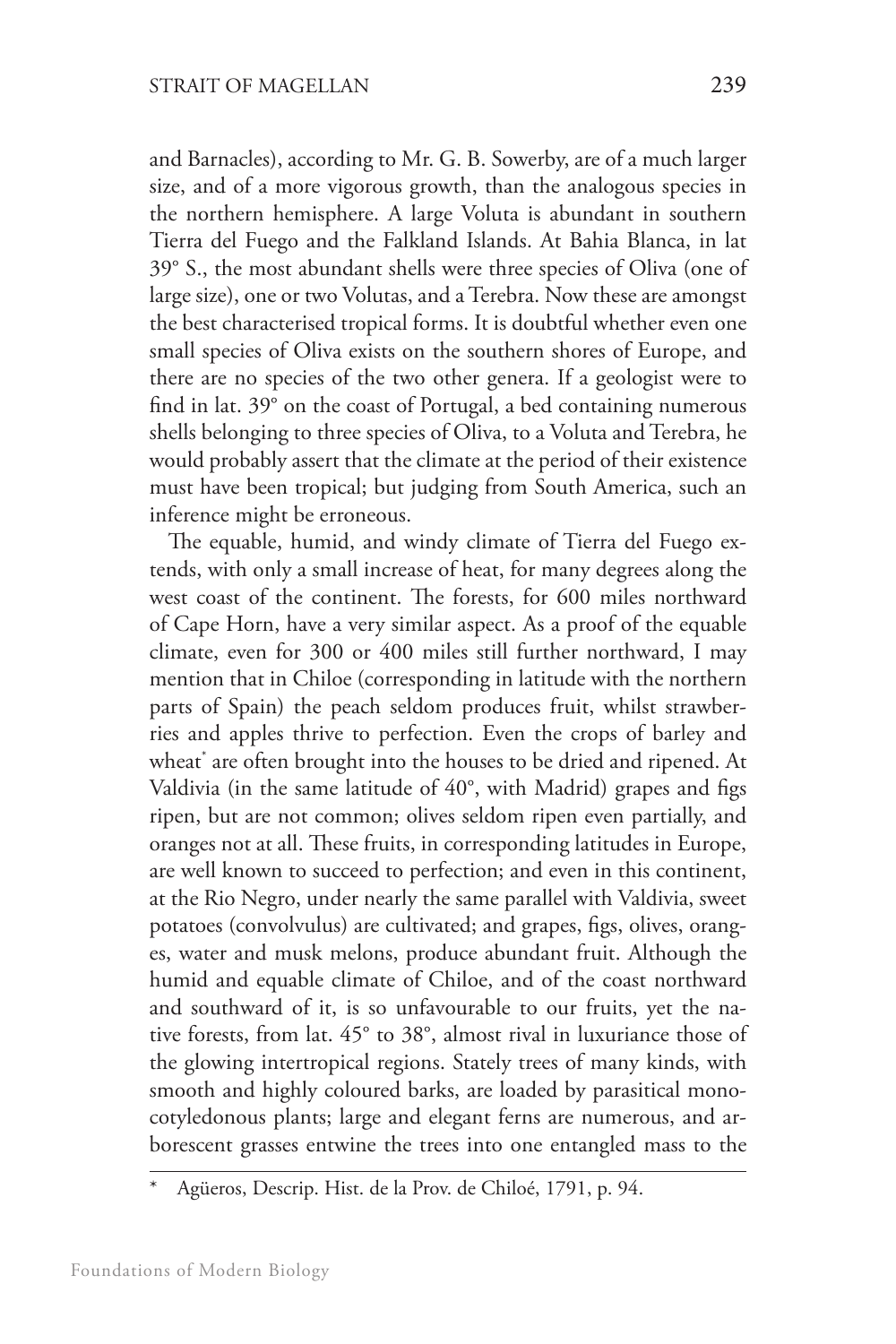height of thirty or forty feet above the ground. Palm-trees grow in lat. 37°; an arborescent grass, very like a bamboo, in 40°; and another closely allied kind, of great length, but not erect, flourishes even as far south as 45° S.

An equable climate, evidently due to the large area of sea compared with the land, seems to extend over the greater part of the southern hemisphere; and as a consequence, the vegetation partakes of a semi-tropical character. Tree-ferns thrive luxuriantly in Van Diemen's Land (lat. 45°), and I measured one trunk no less than six feet in circumference. An arborescent fern was found by Forster in New Zealand in 46°, where orchideous plants are parasitical on the trees. In the Auckland Islands, ferns, according to Dr. Dieffenbach,\* have trunks so thick and high that they may be almost called tree-ferns; and in these islands, and even as far south as lat. 55° in the Macquarrie Islands, parrots abound.

*On the Height of the Snow-line, and on the Descent of the Glaciers, in South America*.—For the detailed authorities for the following table, I must refer to the former edition:—

| Latitude                                 | Height in feet   | Oberver                                    |
|------------------------------------------|------------------|--------------------------------------------|
|                                          | of Snow-line     |                                            |
| Equatorial region; mean result           | 15,748           | Humboldt.                                  |
| Bolivia, lat. 16° to 18° S.              | 17,000           | Pentland.                                  |
| Central Chile, lat. 33° S.               | 14,500 to 15,000 | Gillies, and the Author.                   |
| Chiloe, lat. $41^\circ$ to $43^\circ$ S. | 6,000            | Officers of the Beagle,<br>and the Author. |
| Tierra del Fuego, 54° S.                 | 3,500 to 4,000   | King.                                      |

As the height of the plane of perpetual snow seems chiefly to be determined by the extreme heat of the summer, rather than by the mean temperature of the year, we ought not to be surprised at its descent in the Strait of Magellan, where the summer is so cool, to only 3500 or 4000 feet above the level of the sea; although in Norway, we must travel to between lat. 67° and 70° N., that is, about 14° nearer the pole, to meet with perpetual snow at this low level. The difference in height, namely, about 9000 feet, between the snow-line on the Cordillera behind Chiloe (with its highest points ranging from

See the German Translation of this Journal: and for the other facts Mr. Brown's Appendix to Flinders's Voyage.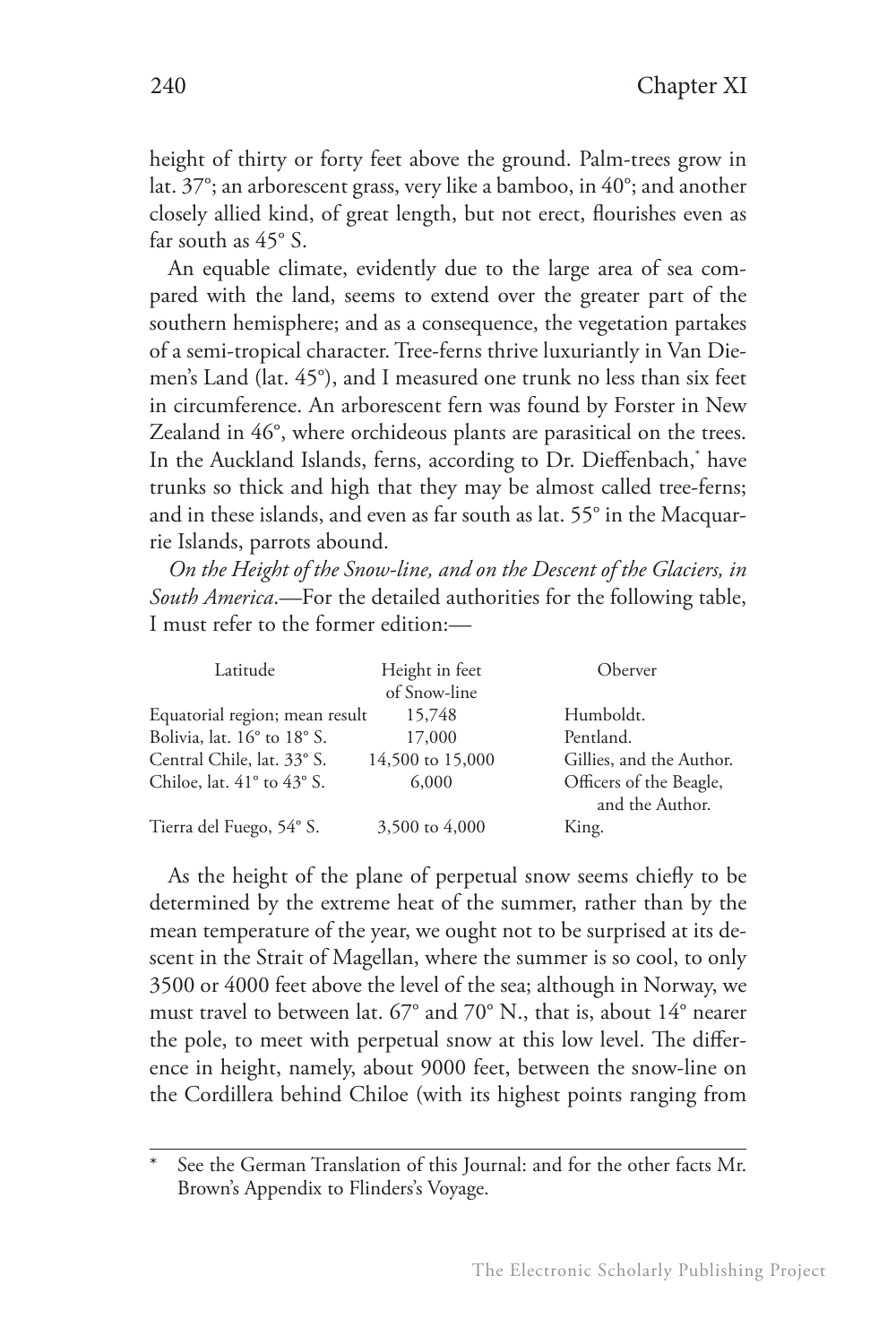only 5600 to 7500 feet) and in central Chile\* (a distance of only 9° of latitude), is truly wonderful. The land from the southward of Chiloe to near Concepcion (lat. 37°), is hidden by one dense forest dripping with moisture. The sky is cloudy, and we have seen how badly the fruits of southern Europe succeed. In central Chile, on the other hand, a little northward of Concepcion, the sky is generally clear, rain does not fall for the seven summer months, and southern European fruits succeed admirably; and even the sugar-cane has been cultivated.† No doubt the plane of perpetual snow undergoes the above remarkable flexure of 9000 feet, unparalleled in other parts of the world, not far from the latitude of Concepcion, where the land ceases to be covered with forest-trees; for trees in South America indicate a rainy climate, and rain a clouded sky and little heat in summer.

The descent of glaciers to the sea must, I conceive, mainly depend (subject, of course, to a proper supply of snow in the upper region) on the lowness of the line of perpetual snow on steep mountains near the coast. As the snow-line is so low in Tierra del Fuego, we might have expected that many of the glaciers would have reached the sea. Nevertheless I was astonished when I first saw a range, only from 3000 to 4000 feet in height, in the latitude of Cumberland, with every valley filled with streams of ice descending to the sea-coast. Almost every arm of the sea, which penetrates to the interior higher chain, not only in Tierra del Fuego, but on the coast for 650 miles northwards, is terminated by "tremendous and astonishing glaciers," as described by one of the officers on the survey. Great masses of ice frequently fall from these icy cliffs, and the crash reverberates like the broadside of a man-of-war, through the lonely channels. These falls, as noticed in the last chapter, produce great waves which break on the adjoining coasts. It is known that earthquakes frequently cause

On the Cordillera of central Chile, I believe the snow-line varies exceedingly in height in different summers. I was assured that during one very dry and long summer, all the snow disappeared from Aconcagua, although it attains the prodigious height of 23,000 feet. It is probable that much of the snow at these great heights is evaporated, rather than thawed.

Miers's Chile, vol. i. p. 415. It is said that the sugar-cane grew at Ingenio, lat. 32° to 33°, but not in sufficient quantity to make the manufacture profitable. In the valley of Quillota, south of Ingenio, I saw some large date palm-trees.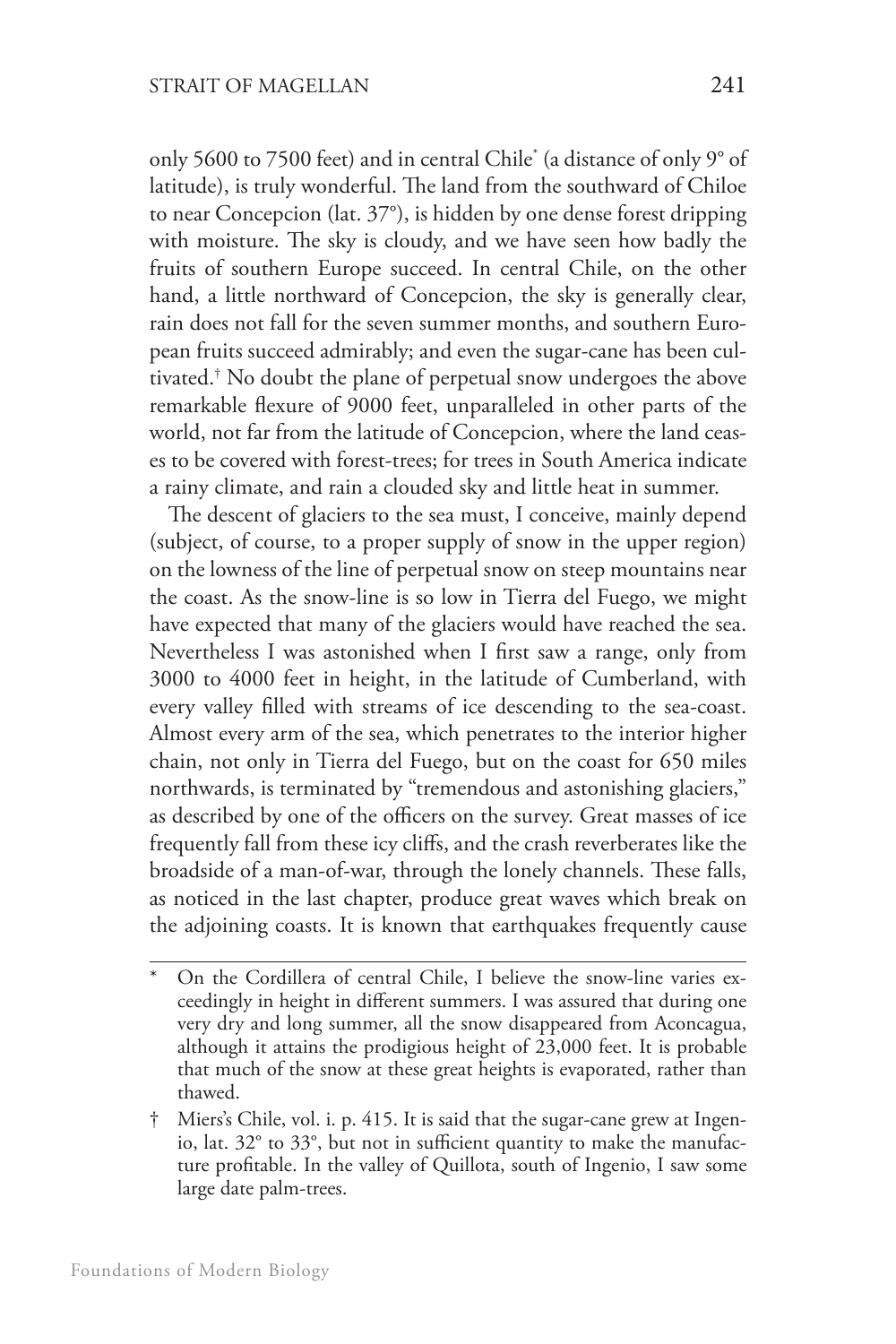masses of earth to fall from sea-cliffs: how terrific, then, would be the effect of a severe shock (and such occur here\* ) on a body like a glacier, already in motion, and traversed by fissures! I can readily believe that the water would be fairly beaten back out of the deepest channel, and then returning with an overwhelming force, would whirl about huge masses of rock like so much chaff. In Eyre's Sound, in the latitude of Paris, there are immense glaciers, and yet the loftiest neighbouring mountain is only 6200 feet high. In this Sound, about fifty icebergs were seen at one time floating outwards, and one of them must have been *at least* 168 feet in total height. Some of the icebergs were loaded with blocks of no inconsiderable size, of granite and other rocks, different from the clay-slate of the surrounding mountains. The glacier furthest from the Pole, surveyed during the voyages of the Adventure and Beagle, is in lat. 46° 50´, in the Gulf of Penas. It is 15 miles long, and in one part 7 broad, and descends to the sea-coast.



But even a few miles northward of this glacier, in the Laguna de San Rafael, some Spanish missionaries† encountered "many icebergs, some great, some small, and others middle-sized," in a narrow arm of

Bulkeley's and Cummin's Faithful Narrative of the Loss of the Wager. The earthquake happened August 25, 1741.

<sup>†</sup> Agüeros, Desc. Hist, de Chiloe, p. 227.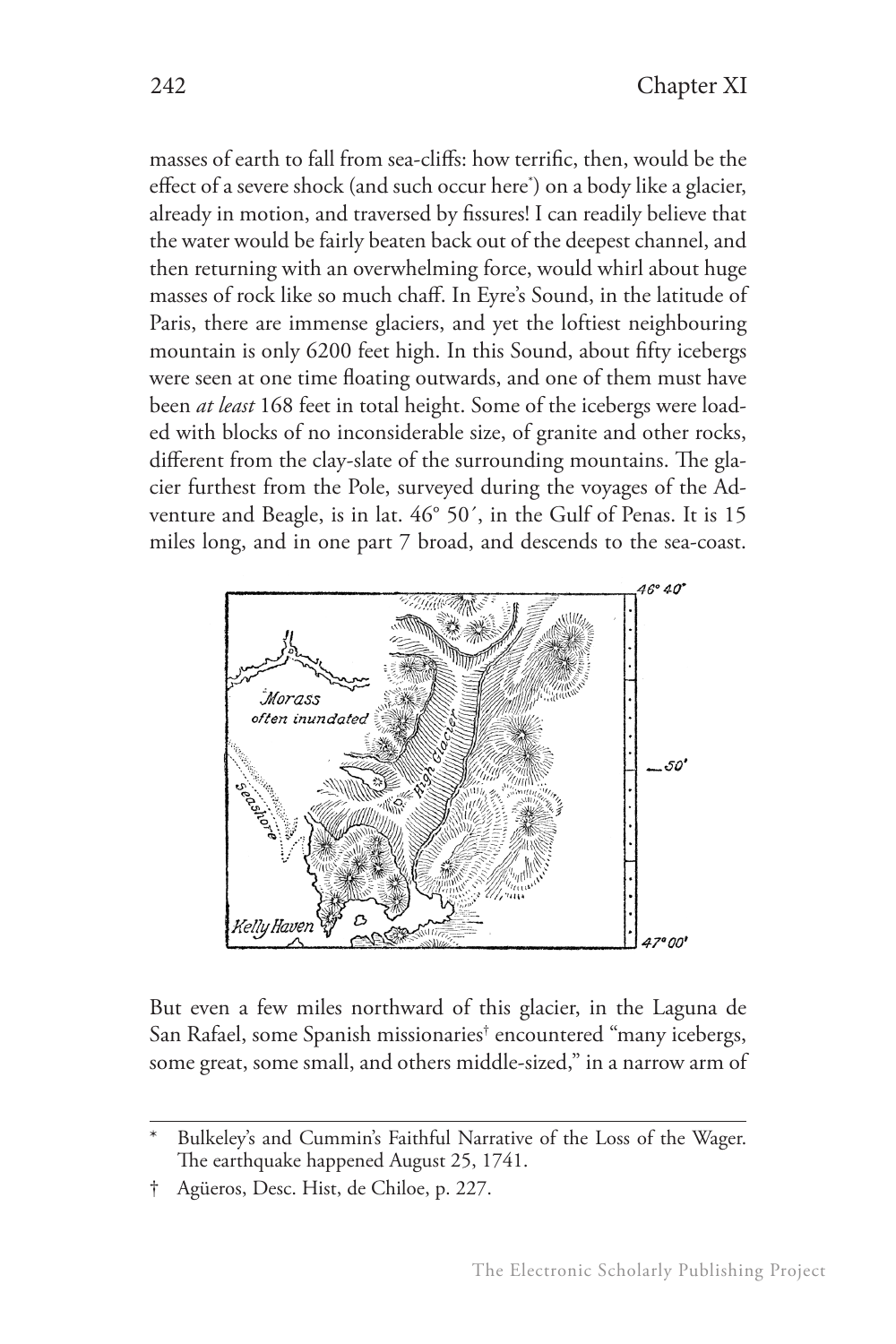the sea, on the 22nd of the month corresponding with our June, and in a latitude corresponding with that of the Lake of Geneva!

In Europe, the most southern glacier which comes down to the sea is met with, according to Von Buch, on the coast of Norway, in lat. 67°. Now this is more than 20° of latitude, or 1230 miles, nearer the pole than the Laguna de San Rafael. The position of the glaciers at this place and in the Gulf of Penas, may be put even in a more striking point of view, for they descend to the sea-coast, within 7½° of latitude, or 450 miles, of a harbour, where three species of Oliva, a Voluta, and a Terebra, are the commonest shells, within less than 9° from where palms grow, within 4½° of a region where the jaguar and puma range over the plains, less than 2½° from arborescent grasses, and (looking to the westward in the same hemisphere) less than 2° from orchideous parasites, and within a single degree of tree-ferns!

These facts are of high geological interest with respect to the climate of the northern hemisphere, at the period when boulders were transported. I will not here detail how simply the theory of icebergs being charged with fragments of rock, explains the origin and position of the gigantic boulders of eastern Tierra del Fuego, on the high plain of Santa Cruz, and on the island of Chiloe. In Tierra del Fuego, the greater number of boulders lie on the lines of old sea-channels, now converted into dry valleys by the elevation of the land. They are associated with a great unstratified formation of mud and sand, containing rounded and angular fragments of all sizes, which has originated\* in the repeated ploughing up of the sea-bottom by the stranding of icebergs, and by the matter transported on them. Few geologists now doubt that those erratic boulders which lie near lofty mountains, have been pushed forward by the glaciers themselves, and that those distant from mountains, and embedded in subaqueous deposits, have been conveyed thither either on icebergs, or frozen in coast-ice. The connection between the transportal of boulders and the presence of ice in some form, is strikingly shown by their geographical distribution over the earth. In South America they are not found further than 48° of latitude, measured from the southern pole; in North America it appears that the limit of their transportal extends to 53½° from the northern pole; but in Europe to not more than 40° of latitude, measured from the same point. On the other

Geological Transactions, vol. vi. p. 415.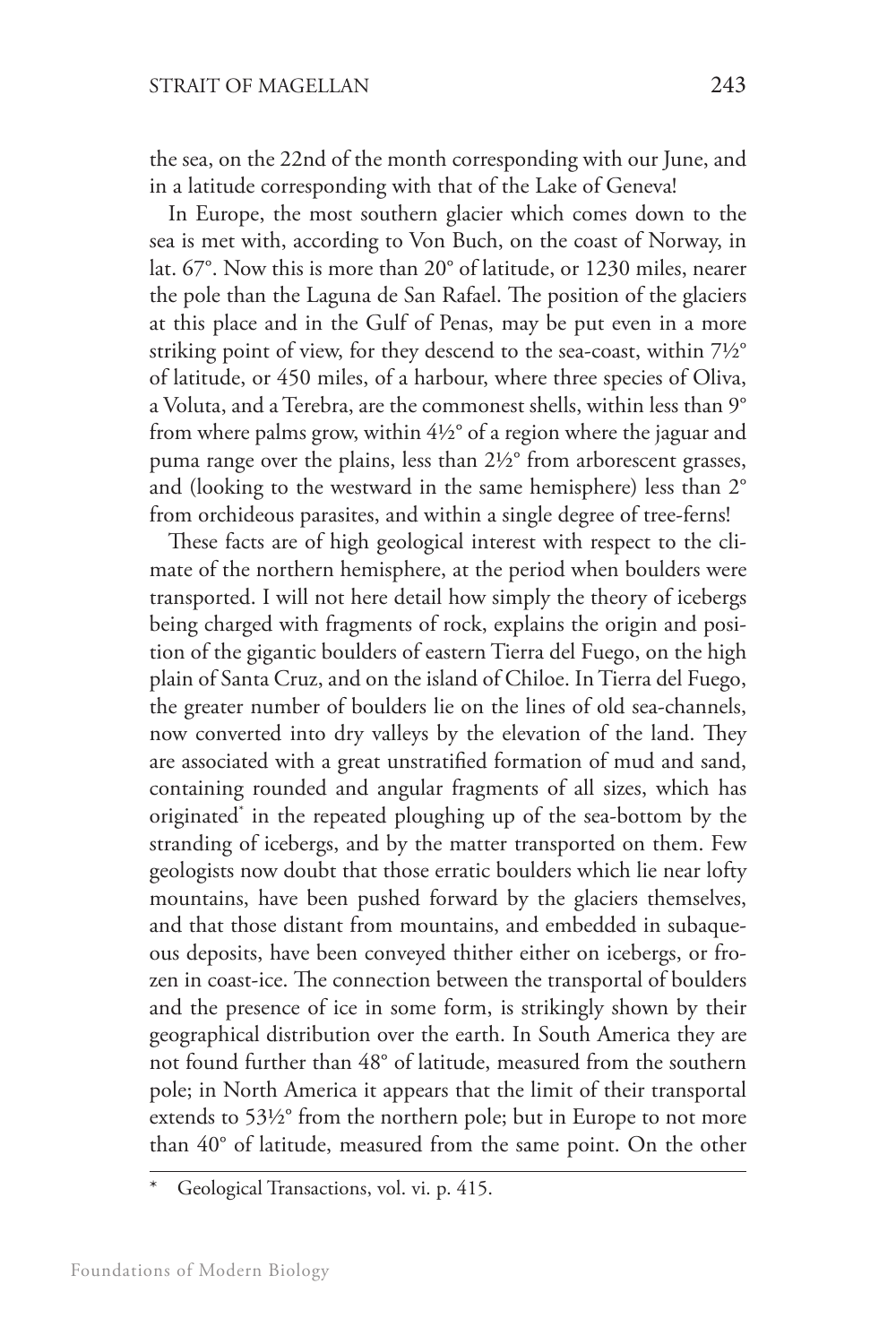hand, in the intertropical parts of America, Asia, and Africa, they have never been observed; nor at the Cape of Good Hope, nor in Australia.\*

*On the Climate and Productions of the Antarctic Islands.*—Considering the rankness of the vegetation in Tierra del Fuego, and on the coast northward of it, the condition of the islands south and southwest of America is truly surprising. Sandwich Land, in the latitude of the north part of Scotland, was found by Cook, during the hottest month of the year, "covered many fathoms thick with everlasting snow;" and there seems to be scarcely any vegetation. Georgia, an island 96 miles long and 10 broad, in the latitude of Yorkshire, "in the very height of summer, is in a manner wholly covered with frozen snow." It can boast only of moss, some tufts of grass, and wild burnet: it has only one land-bird (*Anthus correndera*), yet Iceland, which is 10° nearer the pole, has, according to Mackenzie, fifteen land-birds. The South Shetland Islands, in the same latitude as the southern half of Norway, possess only some lichens, moss, and a little grass; and Lieut. Kendall† found the bay, in which he was at anchor, beginning to freeze at a period corresponding with our 8th of September. The soil here consists of ice and volcanic ashes interstratified; and at a little depth beneath the surface it must remain perpetually congealed, for Lieut. Kendall found the body of a foreign sailor which had long been buried, with the flesh and all the features perfectly preserved. It is a singular fact, that on the two great continents in the northern hemisphere, (but not in the broken land of Europe between them), we have the zone of perpetually frozen under-soil in a low latitude namely, in 56° in North America at the depth of three feet,<sup>‡</sup> and in 62° in Siberia at the depth of twelve to fifteen feet—as the result of a directly opposite condition of things, to those of the southern hemisphere. On the northern continents, the winter is rendered excessively cold by the radiation from a large area of land into a clear

I have given details (the first, I believe, published) on this subject in the first edition, and in the Appendix to it. I have there shown that the apparent exceptions to the absence of erratic boulders in certain hot countries, are due to erroneous observations: several statements there given, I have since found confirmed by various authors.

<sup>†</sup> Geographical Journal, 1830, pp. 65, 66.

<sup>‡</sup> Richardson's Append, to Back's Exped., and Humboldt's Fragm. Asiat., tom. ii. p. 386.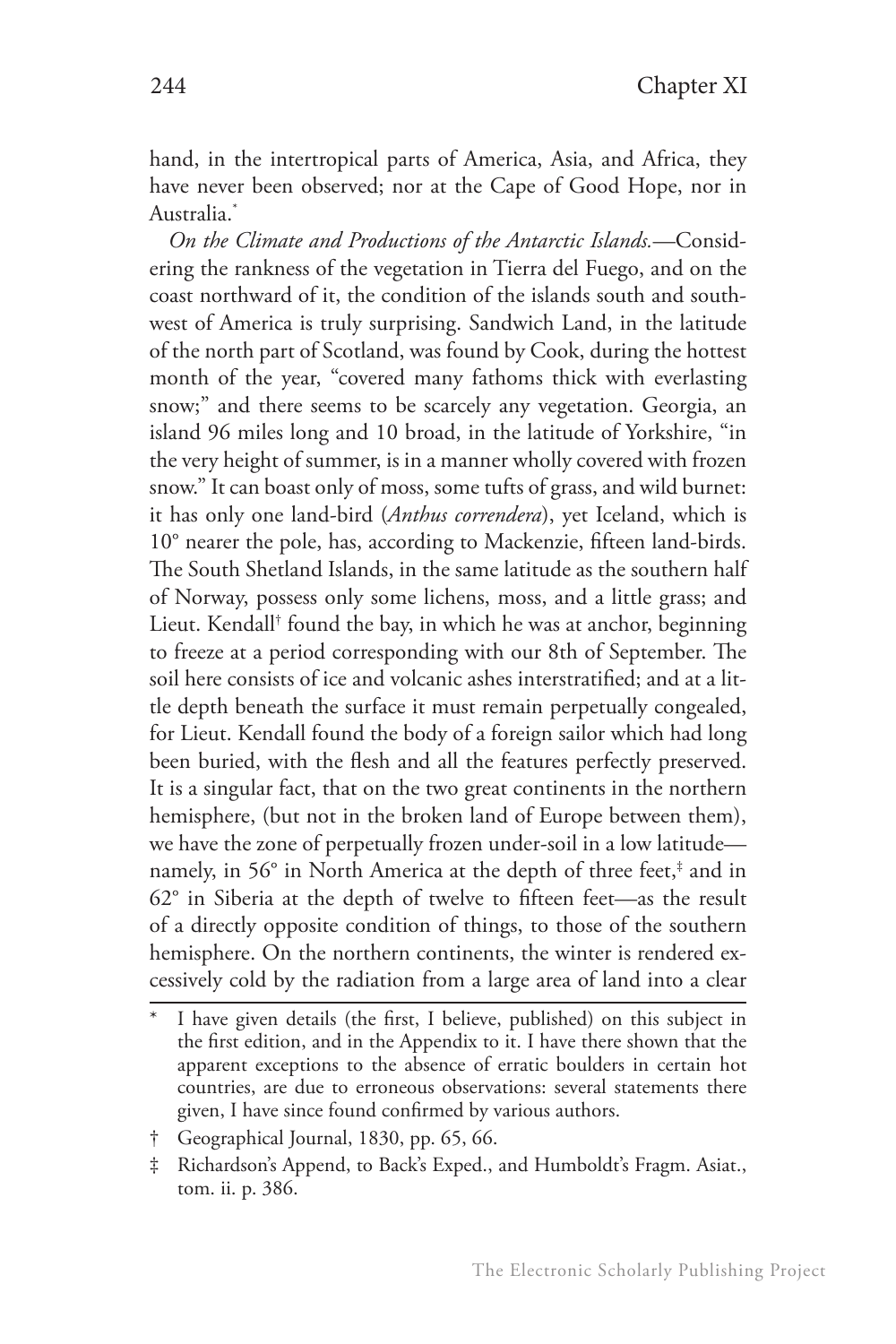sky, nor is it moderated by the warmth-bringing currents of the sea; the short summer, on the other hand, is hot. In the Southern Ocean the winter is not so excessively cold, but the summer is far less hot, for the clouded sky seldom allows the sun to warm the ocean, itself a bad absorbent of heat; and hence the mean temperature of the year, which regulates the zone of perpetually congealed under-soil, is low. It is evident that a rank vegetation, which does not so much require heat as it does protection from intense cold, would approach much nearer to this zone of perpetual congelation under the equable climate of the southern hemisphere, than under the extreme climate of the northern continents.

The case of the sailor's body perfectly preserved in the icy soil of the South Shetland Islands (lat. 62° to 63° S.), in a rather lower latitude than that (lat. 64° N.) under which Pallas found the frozen rhinoceros in Siberia, is very interesting. Although it is a fallacy, as I have endeavoured to show in a former chapter, to suppose that the larger quadrupeds require a luxuriant vegetation for their support, nevertheless it is important to find in the South Shetland Islands, a frozen under-soil within 360 miles of the forest-clad islands near Cape Horn, where, as far as the *bulk* of vegetation is concerned, any number of great quadrupeds might be supported. The perfect preservation of the carcasses of the Siberian elephants and rhinoceroses is certainly one of the most wonderful facts in geology; but independently of the imagined difficulty of supplying them with food from the adjoining countries, the whole case is not, I think, so perplexing as it has generally been considered. The plains of Siberia, like those of the Pampas, appear to have been formed under the sea, into which rivers brought down the bodies of many animals; of the greater number of these, only the skeletons have been preserved, but of others the perfect carcass. Now it is known, that in the shallow sea on the arctic coast of America the bottom freezes,\* and does not thaw in spring so soon as the surface of the land; moreover at greater depths, where the bottom of the sea does not freeze, the mud a few feet beneath the top layer might remain even in summer below 32°, as is the case on the land with the soil at the depth of a few feet. At still greater depths, the temperature of the mud and water would

Messrs. Dease and Simpson, in Geograph. Journ., vol. viii. pp. 218 and 220.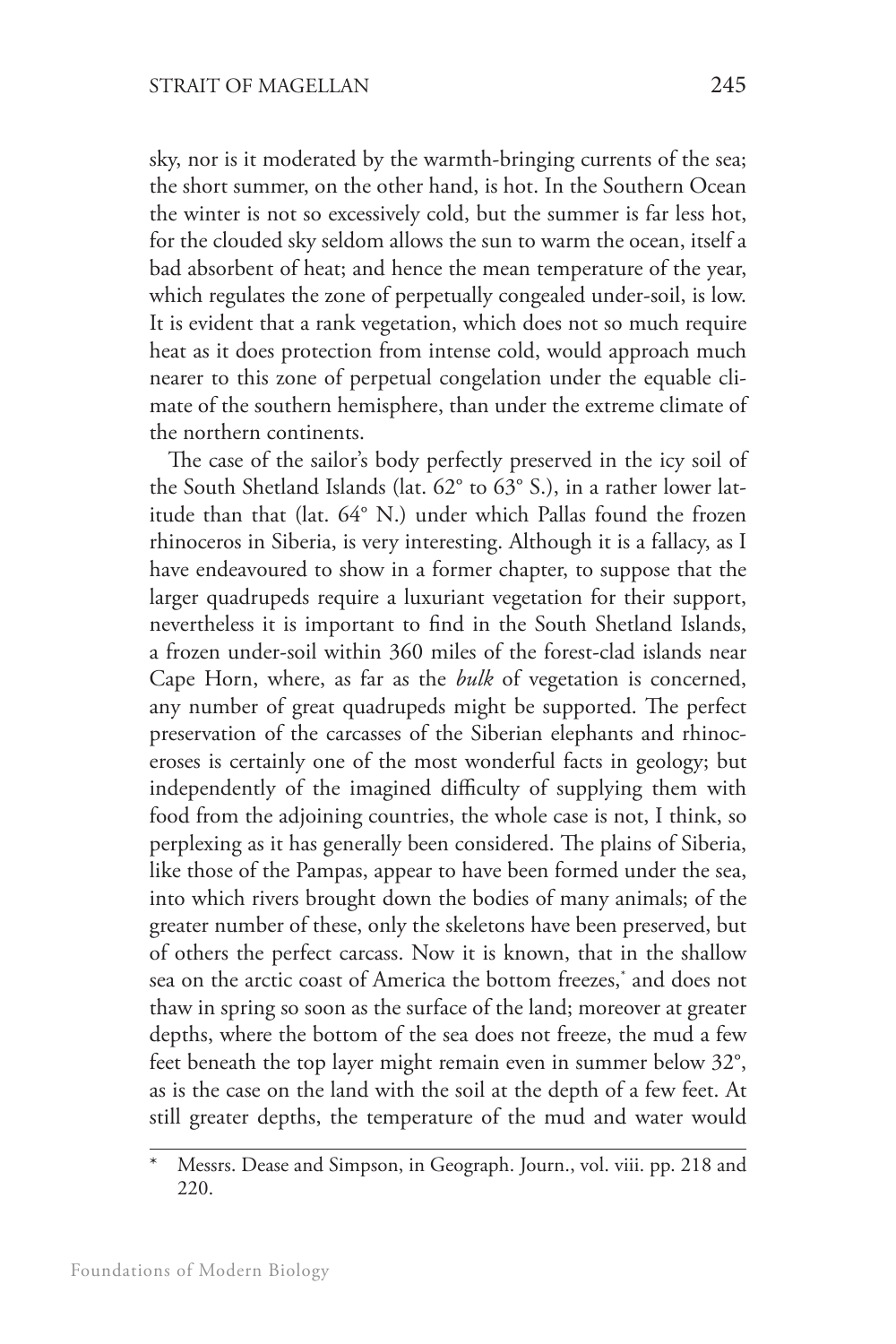probably not be low enough to preserve the flesh; and hence, carcasses drifted beyond the shallow parts near an arctic coast, would have only their skeletons preserved: now in the extreme northern parts of Siberia bones are infinitely numerous, so that even islets are said to be almost composed of them;\* and those islets lie no less than ten degrees of latitude north of the place where Pallas found the frozen rhinoceros. On the other hand, a carcass washed by a flood into a shallow part of the Arctic Sea, would be preserved for an indefinite period, if it were soon afterwards covered with mud, sufficiently thick to prevent the heat of the summer-water penetrating to it; and if, when the sea-bottom was upraised into land, the covering was sufficiently thick to prevent the heat of the summer air and sun thawing and corrupting it.

*Recapitulation*.—I will recapitulate the principal facts with regard to the climate, ice-action, and organic productions of the southern hemisphere, transposing the places in imagination to Europe, with which we are so much better acquainted. Then, near Lisbon, the commonest sea-shells, namely, three species of Oliva, a Voluta and Terebra, would have a tropical character. In the southern provinces of France, magnificent forests, intwined by arborescent grasses and with the trees loaded with parasitical plants, would hide the face of the land. The puma and the jaguar would haunt the Pyrenees. In the latitude of Mont Blanc, but on an island as far westward as central North America, tree-ferns and parasitical Orchideæ would thrive amidst the thick woods. Even as far north as central Denmark, humming-birds would be seen fluttering about delicate flowers, and parrots feeding amidst the evergreen woods; and in the sea there, we should have a Voluta, and all the shells of large size and vigorous growth. Nevertheless, on some islands only 360 miles northward of our new Cape Horn in Denmark, a carcass buried in the soil (or if washed into a shallow sea, and covered up with mud) would be preserved perpetually frozen. If some bold navigator attempted to penetrate northward of these islands, he would run a thousand dangers amidst gigantic icebergs, on some of which he would see great blocks of rock borne far away from their original site. Another island of large size in the latitude of southern Scotland, but twice as far to the west, would be "almost wholly covered with everlasting snow," and would

Cuvier (Ossemens Fossiles, tom. i. p. 151), from Billing's Voyage.